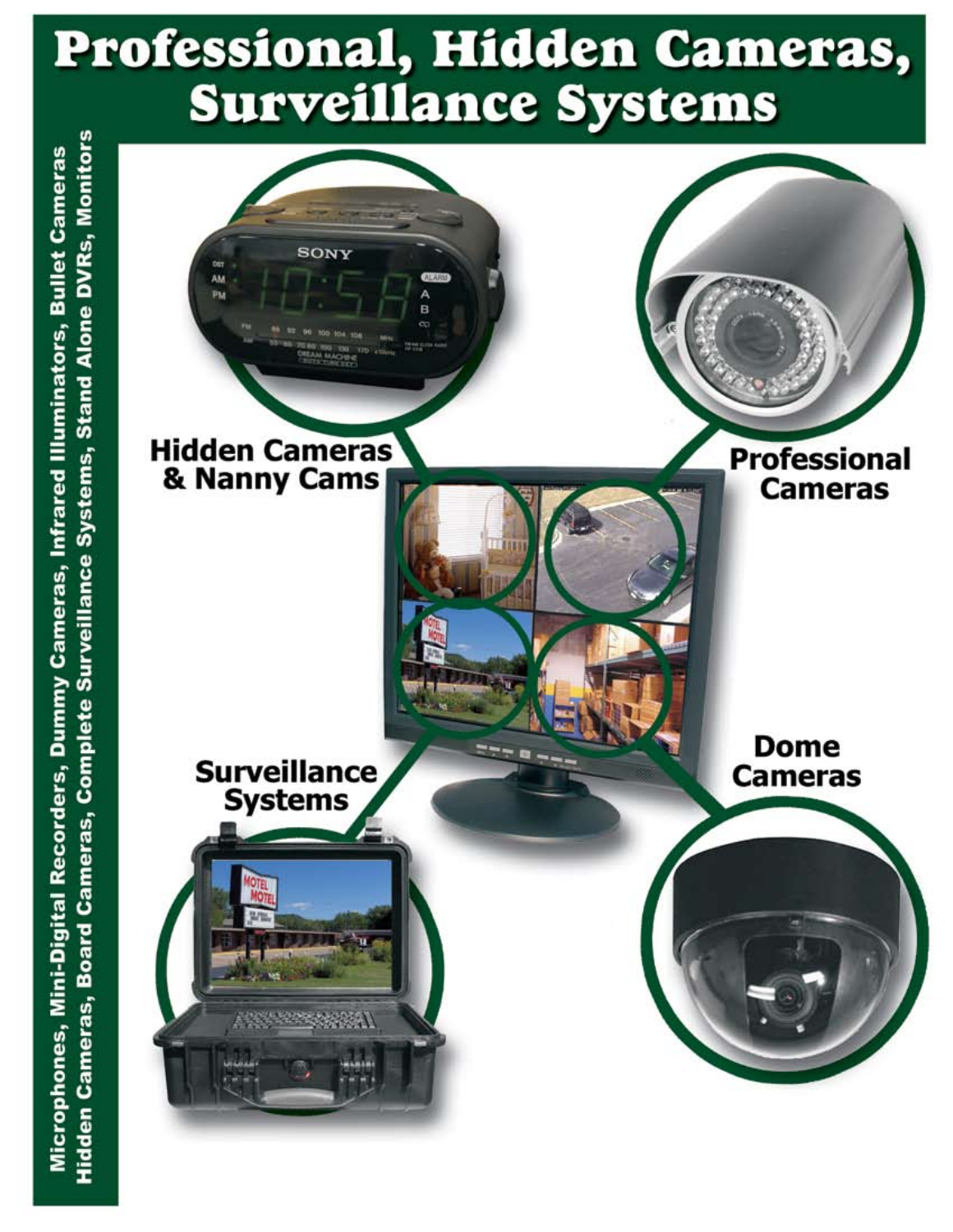# **IMPORTANT: PLEASE READ FIRST!**

In the past, surveillance equipment was only used by the government and private investigators. But now more and more people are finding a need for this specialized equipment.

Millions of people are using nanny cams to check on their babysitters, surveillance cameras to keep an eye on their homes and businesses and hidden cameras to catch theft, abuse and infidelity. No other method can give you the proof or evidence that a surveillance camera can.

Our products are easy to install yourself. If, however, you have a problem, we will be glad to have someone from our tech support team give you a call and walk you through everything.

We want to help you find the surveillance system that is right for you. But before you get started, there are 3 important benefits, besides the fact our hidden cameras are hand crafted, that set our cameras apart from others...

**2.4 GHz Transmitters:** We use only high powered 2.4 GHz transmitters that can send video signals up to three times further than other transmitters.

**Battery Packs:** You have to supply power to wireless surveillance and hidden cameras. This is usually done with a battery pack. Most battery packs can only supply power for up to 5 hours. Then you have to throw that pack away and get a new one. But our 12 volt battery pack lasts up to a whopping 8 hours...and it's rechargeable!

**Lens Technology:** CCD (Charged Coupled Device) is the lens we use in our cameras. There are cheaper lenses on the market, but none of them produce the high quality images that CCD lenses do. CCD lenses are high resolution and highly sensitive to light, allowing them to record in outdoor and low-light conditions.

**Now a word of warning!** There are many cameras out there that use 1.2 GHz transmitters and receivers. We have been asked why we don't. The reason is 1.2 GHz frequency is not approved by the FCC for transmitting wireless video. The FCC is aware of the situation and is conducting an ongoing investigation into the production and distribution of 1.2 GHz surveillance products. All of our hidden cameras are FCC approved 2.4 GHz.

We've included some frequently asked questions in the center of this catalog. If there is anything else you don't understand, please contact us.

We have a huge selection of surveillance equipment to choose from. But, if you ever need something we don't stock or have a special request, just ask. We will do our best to get you what you need.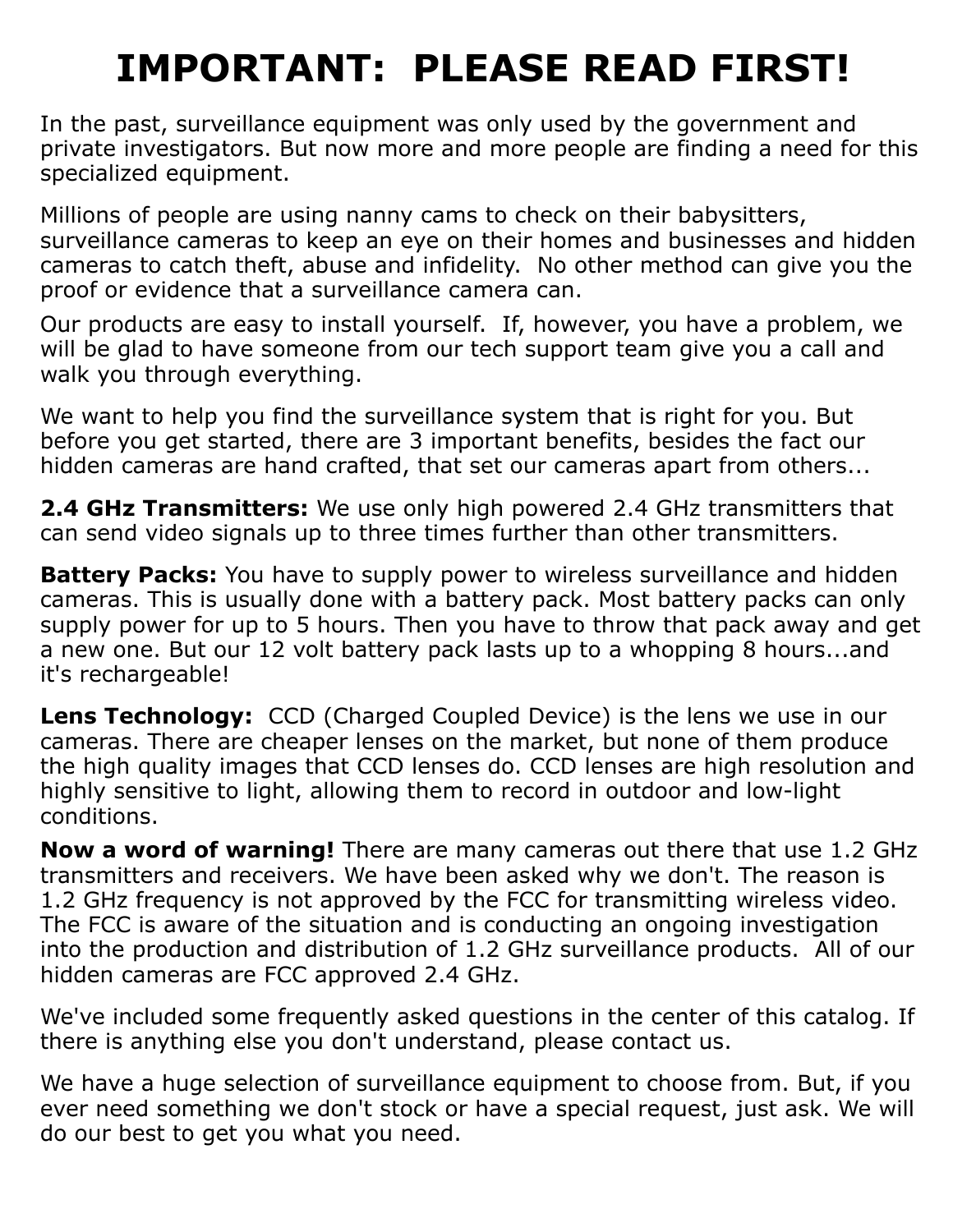In the following pages you will find 32 everyday items with cameras hidden in them.

All our hidden cameras are hand crafted in the USA. They are easy to use and involve minimum, if any, installation. Use these hidden cameras to protect property at your home or office, your children and your peace of mind.

I'm sure you'll find just the camera you'll need. They are very portable...easily moved from room to room or place to place.

All our wireless cameras come with a FREE 2.4 GHz receiver (\$160.00 Value). Our wireless cameras can transmit up to 1000 feet...over 3 times the distance of most wireless cameras on the market.

High Power is available with most 2.4 GHz transmitters and will increase transmission distance up to an additional 1500 feet... increasing your wireless transmission up to 2500 feet.

Black and white cameras feature .003 Lux which allows best possible images in almost complete darkness. Camera requires some ambient light (night light, television).

# Alarm Clock Hidden Camera



Sleep peacefully with the Alarm Clock hidden camera. A fully functional FM/AM radio alarm clock with large LED display. Includes a single alarm, easy-to-see alarm indicator, sleep button and alarm volume control. Full power back-up in case of electricity loss.

**Options:** Available with built-in DVR. Completely self contained. No additional recording device is needed. Video captured by camera is stored on a SD Card. See page 13.

High Power is available with most 2.4 GHz transmitters and will increase transmission distance up to an additional 1500 feet...increasing your wireless transmission up to 2500 feet.

**Includes**: Wireless cameras include FREE 2.4 GHz receiver (a \$160.00 value), Black and white cameras feature .003 Lux which allows best possible images in almost complete darkness. Camera requires some ambient light (night light, television).

#### **Color**

•HC-ALARC-WC Wired Camera - \$184.00 •HC-ALARC-GC Wireless Camera & 2.4 GHz Transmitter - \$357.00

•HC-ALARC-GC-HP Wireless Camera & High Power 2.4 GHz Transmitter - \$453.00

#### **Black & White**

•HC-ALARC-W Wired Camera - \$162.00 •HC-ALARC-G Wireless Camera & 2.4 GHz Transmitter - \$325.00 •HC-ALARC-G-HP Wireless Camera & High Power 2.4 GHz Transmitter - \$431.00

### Suspended Animation Clock Hidden Camera



A hidden camera disguised as a suspended animation clock. This is a fullyfunctional black clock with built in alarm. It includes a red programmable LED float message that creates an optical illusion of time, dates and messages that appear to float in mid-air. Includes 20 built-in messages or create and store personal greetings up to 112 characters. Daylight Savings Time can be turned on or off. Just plug in and go.

**Includes:** Wireless cameras include FREE 2.4 GHz receiver (a \$160.00 value), Black and white cameras feature .003 Lux which allows best possible images in almost complete darkness. Camera requires some ambient light (night light, television).

#### **Black & White**

- •HC-ANMCK-W Wired Camera \$172.00
- •HC-ANMCK-G Wireless Camera & 2.4 GHz Transmitter \$337.00 **Color**

•HC-ANMCK-WC Wired Color Camera - \$196.00

•HC-ANMCK-GC Wireless Camera & 2.4 GHz Transmitter - \$359.00

**Camera Specifications** Image Sensor: Resolution: Min. Illumination: Lens:

Power Required: 12 volts 12 Volts 2 **Black & White** 1/3" Sony CCD 400 Lines .003 Lux 3.7mm Wide Angle 3.7mm Wide Angle 12 volts **COLOR** 1/4" CCD 380 Lines 1 Lux 12 Volts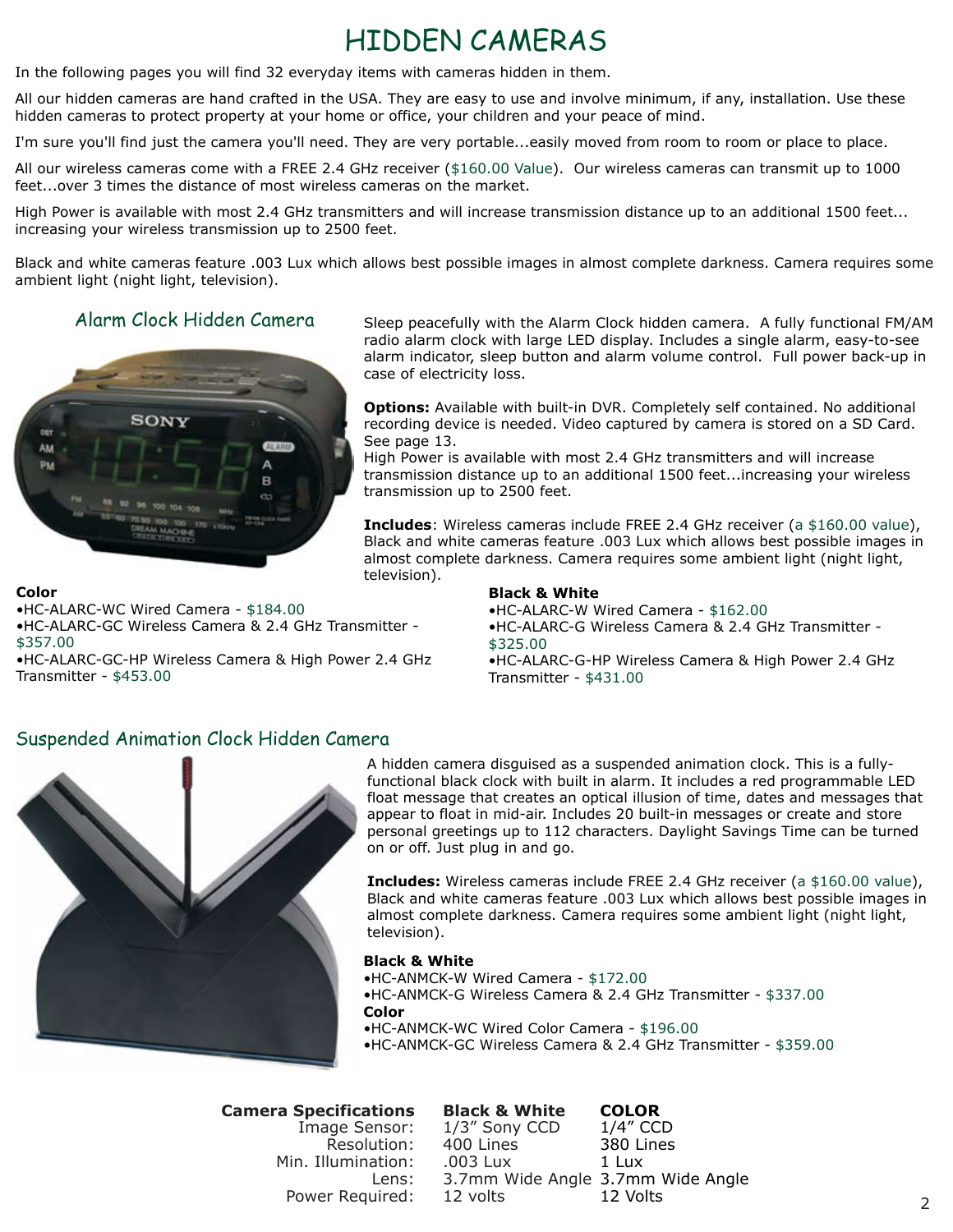

## Air Freshener Hidden Camera

The air freshener hidden camera is non-functioning as an air freshener but is perfect as a hidden camera. The air freshener is powered by an 8 hour rechargeable battery pack, no wires or cords to plug in. Just set-up and go. You'll be able to see everything happening in the room. Measures 8.5" by 3.5".

**Includes:** Wireless cameras include FREE 2.4 GHz receiver (a \$160.00 value), Black and white cameras feature .003 Lux which allows best possible images in almost complete darkness. Camera requires some ambient light (night light, television).

#### **Black & White**

•HC-ARWCK-G Wireless Camera & **FREE** 2.4 GHz Transmitter - \$354.00 **Color** •HC-ARWCK-GC Wireless Camera & 2.4 GHz Transmitter - \$376.00

# Exit Sign Hidden Camera

You get safety and security all in one with an EXIT Sign hidden camera. Durable, safe for cool or hot conditions. Universal, easy snap fit installation. AC only, 120 VAC, 12 watts.

**Options:** Available with built-in DVR. Completely self contained. No additional recording device is needed. Video captured by camera is stored on a SD Card. See page 13.

High Power is available with most 2.4 GHz transmitters and will increase transmission distance up to an additional 1500 feet...increasing your wireless transmission up to 2500 feet.

**Includes**: Wireless cameras include FREE 2.4 GHz receiver (a \$160.00 value), Black and white cameras feature .003 Lux which allows best possible images in almost complete darkness. Camera requires some ambient light (night light, television).



#### **Black & White**

•HC-EXITS-W Wired Camera - \$136.00 •HC-EXITS-G Wireless Camera & 2.4 GHz Transmitter - \$303.00 •HC-EXITS-G-HP Wireless Camera & High Power 2.4 GHz Transmitter - \$429.00 **Color** •HC-EXITS-WC Wired Camera - \$159.00 •HC-EXITS-GC Wireless Camera & 2.4 GHz Transmitter - \$332.00

•HC-EXITS-GC-HP Wireless Camera & High Power 2.4 GHz Transmitter - \$458.00

# Mirror Hidden Camera

Mirror, mirror on the wall, catch that burglar once and for all. The Mirror hidden camera has a natural wood finish frame and measures  $15"$ (I) x  $12"$ (w) x 2  $3/4"$ (h). Powered by an 8 hour rechargeable battery pack, no wires or cords to plug in.

**Options:** High Power is available with most 2.4 GHz transmitters and will increase transmission distance up to an additional 1500 feet...increasing your wireless transmission up to 2500 feet.

**Includes:** Wireless cameras include FREE 2.4 GHz receiver (a \$160.00 value), Black and white cameras feature .003 Lux which allows best possible images in almost complete darkness. Camera requires some ambient light (night light, television).

#### **Black & White**

•HC-MIRRO-G Wireless Camera & FREE 2.4 GHz Receiver - \$417.00 •HC-MIRRO-G-HP Wireless Camera & High Power 2.4 GHz Transmitter - \$512.00 **Colo**r

•HC-MIRRO-GC Wireless Camera & FREE 2.4 GHz Receiver - \$439.00 •HC-MIRRO-GC-HP Wireless Camera & High Power 2.4 GHz Transmitter - \$543.00

> **Camera Specifications** Image Sensor: Resolution: Min. Illumination: Lens: Power Required:

**Black & White** 1/3" Sony CCD 400 Lines .003 Lux 3.7mm Wide Angle 3.7mm Wide Angle 12 volts **COLOR** 1/4" CCD 380 Lines 1 Lux 12 Volts

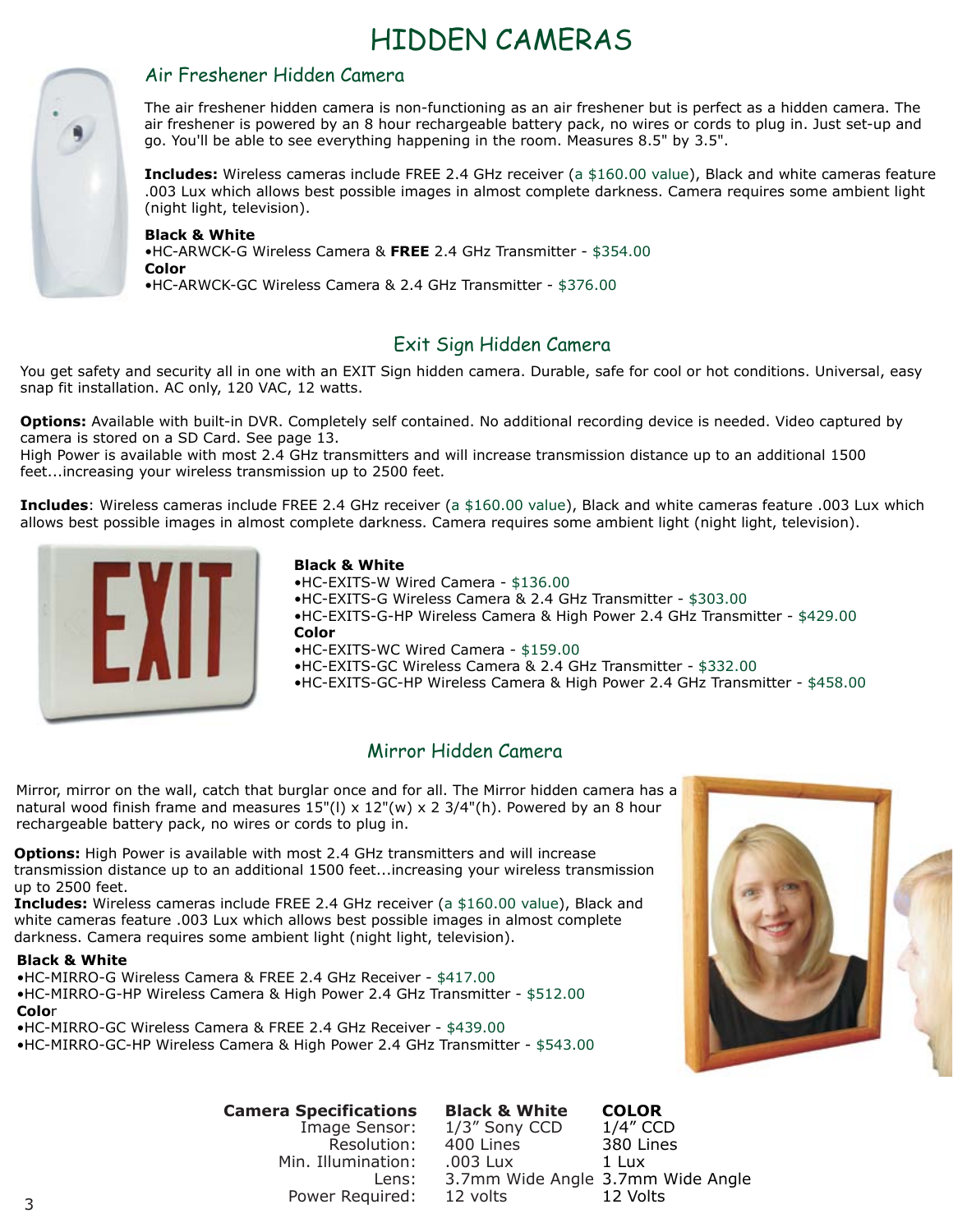

### Tower Fan Hidden Camera

The Wind Tower hidden camera is ideal for most locations in your home. The fully-functioning space-saver fan was designed for quiet performance. Features include: rotating fan/camera pans left and right, three speeds and child safety grills to protect fingers. It's light weight design allows for easy portability. Dimensions: 12.25" x 4.9" x 5.4".

**Options:** Available with built-in DVR. Completely self contained. No additional recording device is needed. Video captured by camera is stored on a SD Card. See page 13.

High Power is available with most 2.4 GHz transmitters and will increase transmission distance up to an additional 1500 feet...increasing your wireless transmission up to 2500 feet.

**Includes:** Wireless cameras include FREE 2.4 GHz receiver (a \$160.00 value), Black and white cameras feature .003 Lux which allows best possible images in almost complete darkness. Camera requires some ambient light (night light, television).

#### **Black & White**

•HC-WNDTN-G Wireless Camera & FREE 2.4 GHz Receiver - \$320.00 •HC-WNDTN-G-HP Wireless Camera & High Power 2.4 GHz Receiver - \$446.00 **Color** •HC-WNDTN-GC Wireless Camera & FREE 2.4 GHz Receiver - \$349.00 •HC-WNDTN-GC-HP Wireless Camera & High Power 2.4 GHz Receiver - \$475.00

### Boom Box Hidden Camera



Fully-functional portable AM/FM radio with CD Player hidden camera. AM/FM radio, CD/CD-R/RW playback, headphone jack. 2 way power: AC/DC or 8 C batteries (not included). CD player is fully programmable with repeat and random.

**Includes:** Wireless cameras include FREE 2.4 GHz receiver (a \$160.00 value), Black and white cameras feature .003 Lux which allows best possible images in almost complete darkness. Camera requires some ambient light (night light, television).

**Options:** Available with built-in DVR. Completely self contained. No additional recording device is needed. Video captured by camera is stored on a SD Card. See page 13.

High Power is available with most 2.4 GHz transmitters and will increase transmission distance up to an additional 1500 feet...increasing your wireless transmission up to 2500 feet.

### **Black & White**

•HC-BMBOX-W Wired Camera - \$172.00 •HC-BMBOX-G Wireless Camera & 2.4 GHz Transmitter - \$337.00

•HC-BMBOX-G-HP Wireless Camera & High Power 2.4 GHz Transmitter - \$456.00

#### **Color**

•HC-BMBOX-WC Wired Camera - \$196.00

- •HC-BMBOX-GC Wireless Camera & 2.4 GHz Transmitter \$359.00
- •HC-BMBOX-GC-HP Wireless Camera & High Power 2.4 GHz Transmitter \$478.00



# CO Detector Hidden Camera

This is a non-functioning carbon monoxide detector hidden camera. This hidden camera is ideal because it plugs right in to a wall socket and can utilize many locations. It can even be plugged into an outlet close to the floor and still view the entire room. This item cannot be used to detect carbon monoxide.

**Includes:** Wireless cameras include FREE 2.4 GHz receiver (a \$160.00 value), Black and white cameras feature .003 Lux which allows best possible images in almost complete darkness. Camera requires some ambient light (night light, television).

#### **Black & White**

•HC-CBNDT-G Wireless Camera & 2.4 GHz Transmitter - \$315.00 **Color** •HC-CBNDT-GC Wireless Camera & 2.4 GHz Transmitter - \$340.00

| <b>Camera Specifications</b> | <b>Black &amp; White</b>          | <b>COLOR</b> |
|------------------------------|-----------------------------------|--------------|
| Image Sensor:                | 1/3" Sony CCD                     | $1/4''$ CCD  |
| Resolution:                  | 400 Lines                         | 380 Lines    |
| Min. Illumination:           | .003 Lux                          | $1$ Lux      |
| Lens:                        | 3.7mm Wide Angle 3.7mm Wide Angle |              |
| Power Required:              | 12 volts                          | 12 Volts     |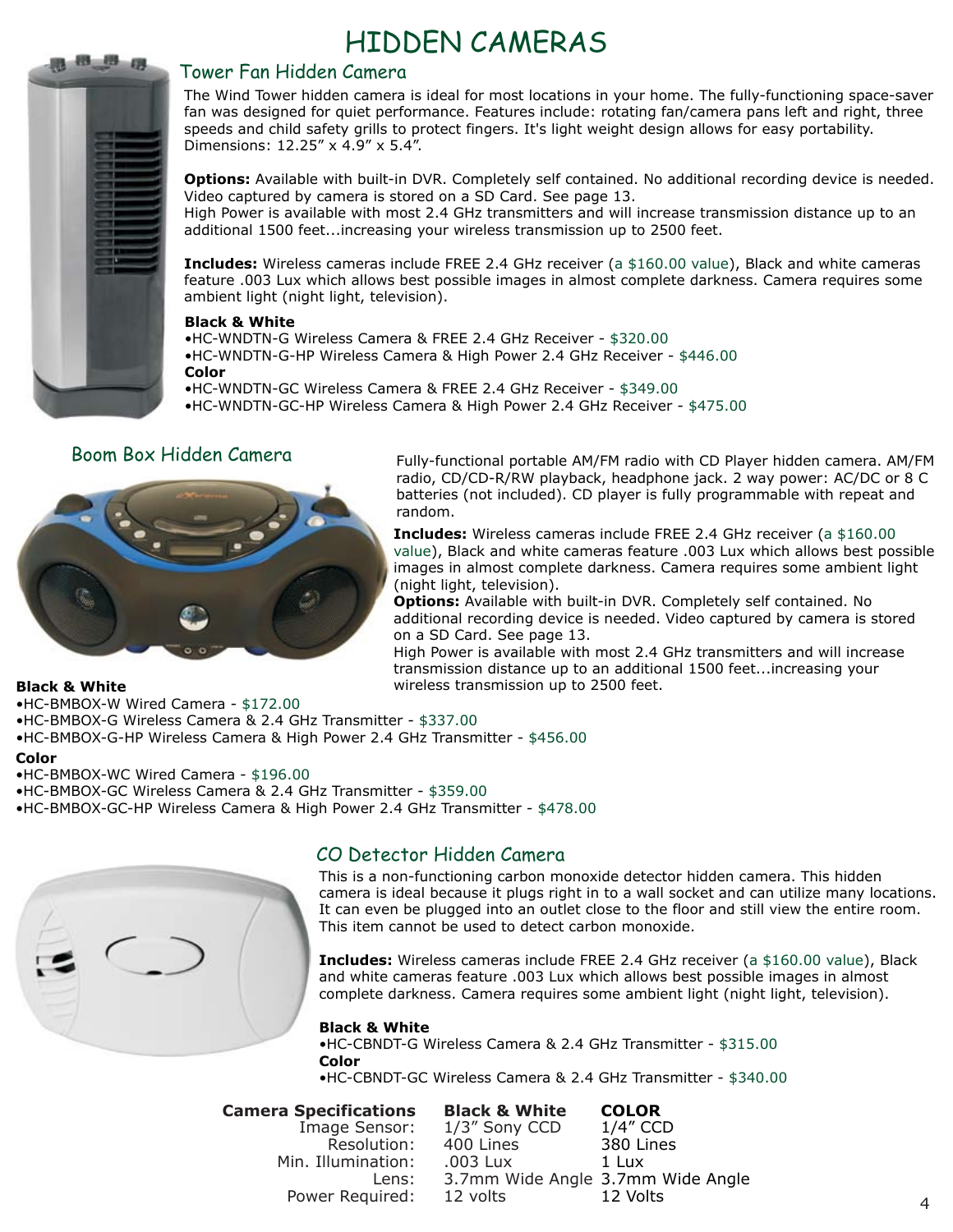# CD Clock Radio Hidden Camera

A fully-functioning Clock Radio hidden camera is perfect for bedrooms. It's a CD player, a clock and a radio all in one. Features include dual alarm times - perfect for weekdays and weekends, wake-up to a CD, alarm buzzer or radio and a large backlit display showing the time, CD track or radio frequency. Just plug in and go.



**Options:** High Power is available with most 2.4 GHz transmitters and will increase transmission distance up to an additional 1500 feet...increasing your wireless transmission up to 2500 feet.

**Includes:** Wireless cameras include FREE 2.4 GHz receiver (a \$160.00 value), Black and white cameras feature .003 Lux which allows best possible images in almost complete darkness. Camera requires some ambient light (night light, television).

#### **Black & White**

- •HC-CDCRD-W Wired Camera \$221.00
- •HC-CDCRD-G Wireless Camera & 2.4 GHz Transmitter \$385.00
- •HC-CDCRD-G-HP Wireless Camera & High Power 2.4 GHz Transmitter \$495.00

#### **Color**

- •HC-CDCRD-GC Wireless Camera & 2.4 GHz Transmitter \$408.00
- •HC-CDCRD-WC Wired Camera \$244.00
- •HC-CDCRD-GC-HP Wireless Camera & High Power 2.4 GHz Transmitter \$512.00

### Down View Smoke Detector Hidden Camera

The Down-View Smoke Detector hidden camera works best when mounted to the ceiling. Therefore it can be installed in various locations such as over a cash register or stock receiving doors. The smoke detector is non-functioning and should not be used as a safety device.

**Includes:** Wireless cameras include FREE 2.4 GHz receiver (a \$160.00 value), Black and white cameras feature .003 Lux which allows best possible images in almost complete darkness. Camera requires some ambient light (night light, television).

#### **Black & White**

•HC-DNVSM-W Wired Camera - \$164.00 •HC-DNVSM-G Wireless Camera & 2.4 GHz Transmitter - \$366.00

#### **Color**

•HC-DNVSM-WC Wired Camera - \$187.00 •HC-DNVSM-GC Wireless Camera & 2.4 GHz Transmitter - \$388.00





# Tissue Box Hidden Camera

The wireless Tissue Box hidden camera is actually a cover that slips over an existing box of tissues. The Tissue Box comes in a shiny black finish and fits multiple applications. Powered by a 8 hour rechargeable battery pack, no wires or cords to plug in.

**Options:** High Power is available with most 2.4 GHz transmitters and will increase transmission distance up to an additional 1500 feet...increasing your wireless transmission up to 2500 feet. **Includes:** Wireless cameras include FREE 2.4 GHz receiver (a \$160.00 value), Black and white cameras feature .003 Lux which allows best possible images in almost complete darkness. Camera requires some ambient light (night light, television).

#### **Black & White**

•HC-TISSU-G Wireless Camera with FREE 2.4 GHz Receiver - \$357.00

•HC-TISSU-G-HP Wireless Camera with High Power 2.4 GHz Transmitter - \$470.00 **Color**

•HC-TISSU-GC Wireless Camera with FREE 2.4 GHz Receiver - \$371.00 •HC-TISSU-GC-HP Wireless Camera with High Power 2.4 GHz Transmitter - \$487.00

| <b>Camera Specifications</b> | <b>Black &amp; White</b>          | <b>COLOR</b> |
|------------------------------|-----------------------------------|--------------|
| Image Sensor:                | 1/3" Sony CCD                     | $1/4''$ CCD  |
| Resolution:                  | 400 Lines                         | 380 Lines    |
| Min. Illumination:           | .003 Lux                          | $1$ Lux      |
| Lens:                        | 3.7mm Wide Angle 3.7mm Wide Angle |              |
| Power Required:              | 12 volts                          | 12 Volts     |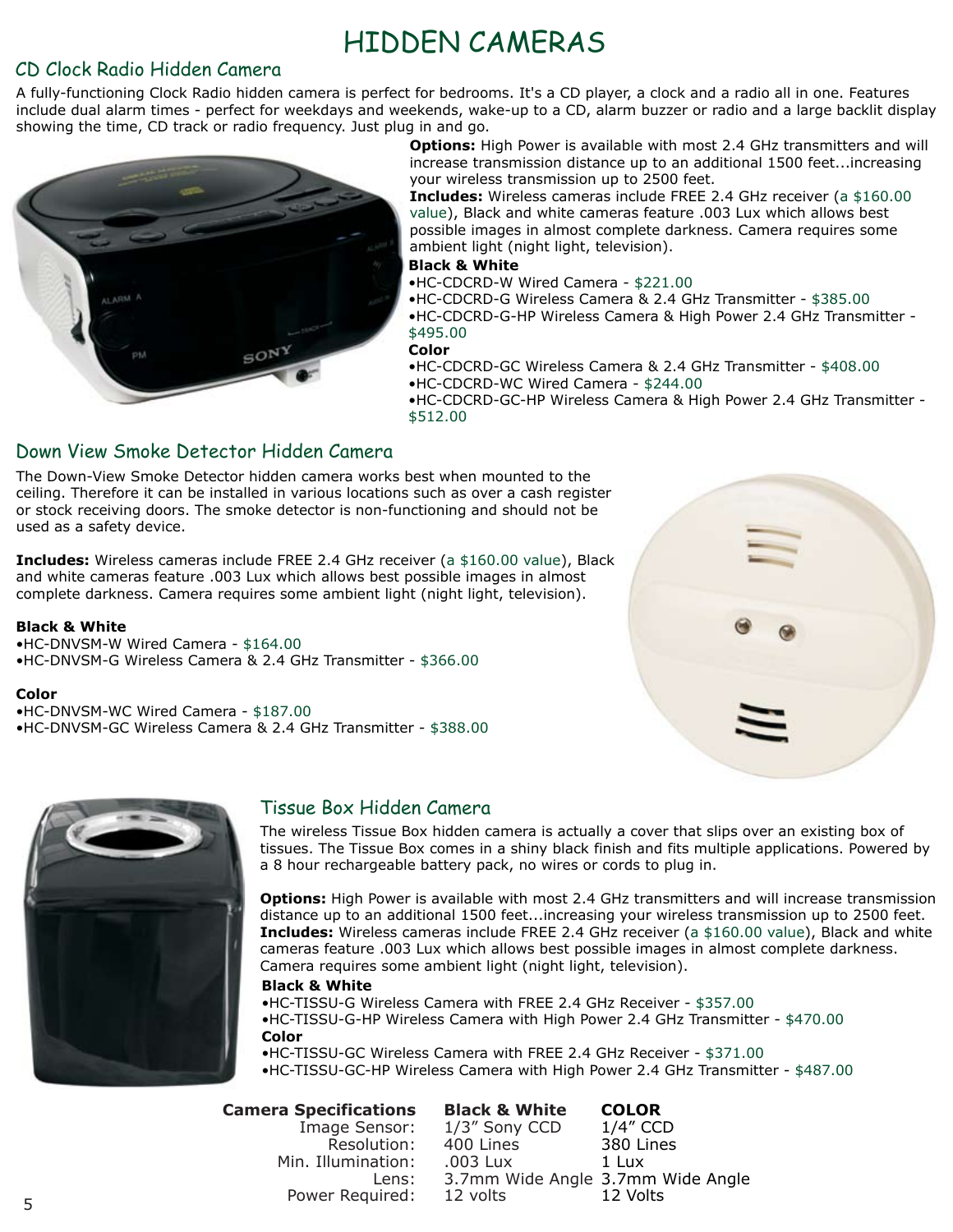

### Screw Hidden Camera

Talk about a hidden camera. Mount anywhere a screw would normally be found. Who would ever notice a tiny little screw is actually a camera? Wireless cameras powered by a 8 hour rechargeable battery pack, no wires or cords to plug in. Wired cameras you just plug into a electrical socket. Black & White models do not include X-Vision, minimum illumination is .05 Lux.

#### **Black & White**

•HC-SCREW-W Wired Camera - \$113.00 •HC-SCREW-G Wireless Camera & 2.4 GHz Transmitter - \$181.00 **Color** •HC-SCREW-WC Wired Camera - \$184.00 •HC-SCREW-GC Wireless Camera & 2.4 GHz Transmitter - \$283.00

## Button Hidden Camera

This Button Camera will replace a button on your shirt. Includes 5 additional buttons so that all buttons on your shirt match. Wireless cameras powered by a 8 hour rechargeable battery pack, no wires or cords to plug in. Wired cameras you just plug into a electrical socket. Black & White models do not include X-Vision, minimum illumination is .05 Lux.

#### **Black & White**

•HC-BTNCM-W Wired Camera - \$113.00 •HC-BTNCM-G Wireless Camera & 2.4 GHz Transmitter - \$181.00 **Color** •HC-BTNCM-WC Wired Camera - \$184.00







If you need to monitor the outside of your property you will need the wireless Electrical Box hidden camera. Just mount to a building or pole and you're ready to start monitoring. The box measures 4 inches x 4 inches x 2 1/2 inches and is weatherproof.

**Includes:** Wireless cameras include FREE 2.4 GHz receiver (a \$160.00 value), Black and white cameras feature .003 Lux which allows best possible images in almost complete darkness. Camera requires some ambient light (night light, television).

**Options:** Models with built-in DVR are completely self contained. No additional recording device is needed. Video captured by camera is stored on a SD Card. Couldn't be simpler than this.

### **Black & White**

•HC-ELCBX-G Wireless Camera & 2.4 GHz Transmitter - \$349.00 **Color**

•HC-ELCBX-GC Wireless Camera & 2.4 GHz Transmitter - \$359.00



# Cordless Phone Hidden Camera

A board camera turns this 2.4GHz combination cordless phone system into a hidden camera. You receive 1 handset and base. Features include a digital answerer with message counter and remote access. Call waiting and caller ID capabilities with English or Spanish voice prompts. Can be mounted to a desk or wall and is hearing aid compatible. Camera is in the base of the phone. Phone is completely functional.

**Includes:** Wireless cameras include FREE 2.4 GHz receiver (a \$160.00 value), Black and white cameras feature .003 Lux which allows best possible images in almost complete darkness. Camera requires some ambient light (night light, television).

#### **Black & White**

•HC-CORPH-W Wired Camera - \$167.00 •HC-CORPH-G Wireless Camera & 2.4 GHz Transmitter - \$334.00 **Color** •HC-CORPH-WC Wired Camera - \$189.00 •HC-CORPH-GC Wireless Camera & 2.4 GHz Transmitter - \$357.00

| 3.7mm Wide Angle 3.7mm Wide Angle |
|-----------------------------------|
|                                   |
|                                   |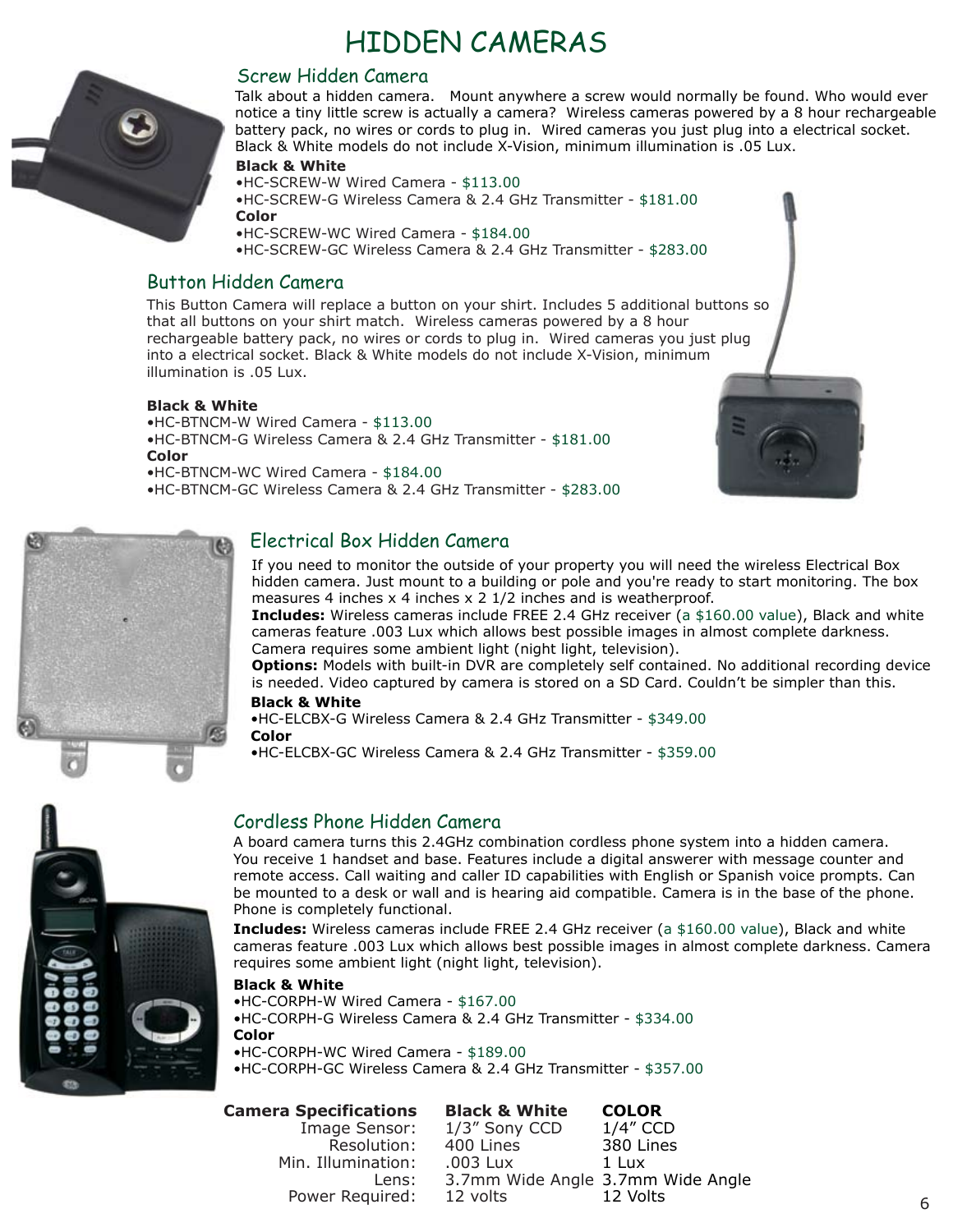# Desk Top Speakers Hidden Camera



A cheating spouse or snoop would never suspect the Computer Speakers hidden camera is watching them. The fully functional 2-piece speaker system works with PC's, iPod, MP3, CD and DVD players. Includes easy power and volume controls with headphone output jack.

**Includes:** Wireless cameras include FREE 2.4 GHz receiver (a \$160.00 value), Black and white cameras feature .003 Lux which allows best possible images in almost complete darkness. Camera requires some ambient light (night light, television).

#### **Black & White**

•HC-DSKSP-W Wired Camera - \$126.00 •HC-DSKSP-G Wireless Camera & 2.4 GHz Transmitter - \$312.00 **Color** •HC-DSKSP-WC Wired Camera - \$155.00 •HC-DSKSP-GC Wireless Camera & 2.4 GHz Transmitter - \$340.00

### Emergency Light Hidden Camera

The Emergency Light hidden camera gives you safety and security. Emergency lights last up to 1 1/2 hours during a power outage. Can hang in a hallway, basement or any place you like. Includes 6 volt rechargeable battery (will only power light in powe outage - not camera), high impact durable housing, test switch and LED charge indicator. Wireless units must be hardwired into buildings electrical circuit.



**Includes:** Wireless cameras include FREE 2.4 GHz receiver (a \$160.00 value), Black and white cameras feature .003 Lux which allows best possible images in almost complete darkness. Camera requires some ambient light (night light, television).

#### **Black & White**

•HC-EMGLT-W Wired Camera - \$184.00 •HC-EMGLT-G Wireless Camera & 2.4 GHz Transmitter - \$369.00 **Color** •HC-EMGLT-WC Wired Camera - \$230.00 •HC-EMGLT-GC Wireless Camera & 2.4 GHz Transmitter - \$420.00



# Baby Monitor Hidden Camera

Having a new baby can be very stressful. You never want to leave their side and can barely get anything done around the house. Now you can know that your baby is safe at all times with the puppy dog monitor. He is powered by a single 9 volt battery. He sees and hears everthing using a hidden camera and speaker. The signal is transmitted to a hand-held portable LCD monitor (uses 3 AAA batteries) that you can carry around the house.

**Includes:** Stuffed animal with 2.4 GHz wireless camera and microphone, Portable LCD monitor with volume control

•HC-BBMNT-GC Wireless Color Camera/Microphone & 2.4 GHz Transmitter - \$206.00

# Vanity Mirror Hidden Camera



Vanity mirrors are watching more than make-up applications these days. The wireless Vanity Mirror hidden camera is perfect for a bedroom. Mirror includes touch control base which turns the camera on or off and a two-sided mirror with normal and 7x magnification.

**Includes:** Wireless cameras include FREE 2.4 GHz receiver (a \$160.00 value), Black and white cameras feature .003 Lux which allows best possible images in almost complete darkness. Camera requires some ambient light (night light, television).

#### **Black & White**

•HC-VNTMR-G Wireless Camera & FREE 2.4 GHz Receiver - \$312.00 **Color** •HC-VNTMR-GC Wireless Camera & FREE 2.4 GHz Receiver - \$334.00

**Camera Specifications** Image Sensor: Resolution: Min. Illumination: Lens: Power Required:

**Black & White** 1/3" Sony CCD 400 Lines .003 Lux 3.7mm Wide Angle 3.7mm Wide Angle 12 volts **COLOR** 1/4" CCD 380 Lines 1 Lux 12 Volts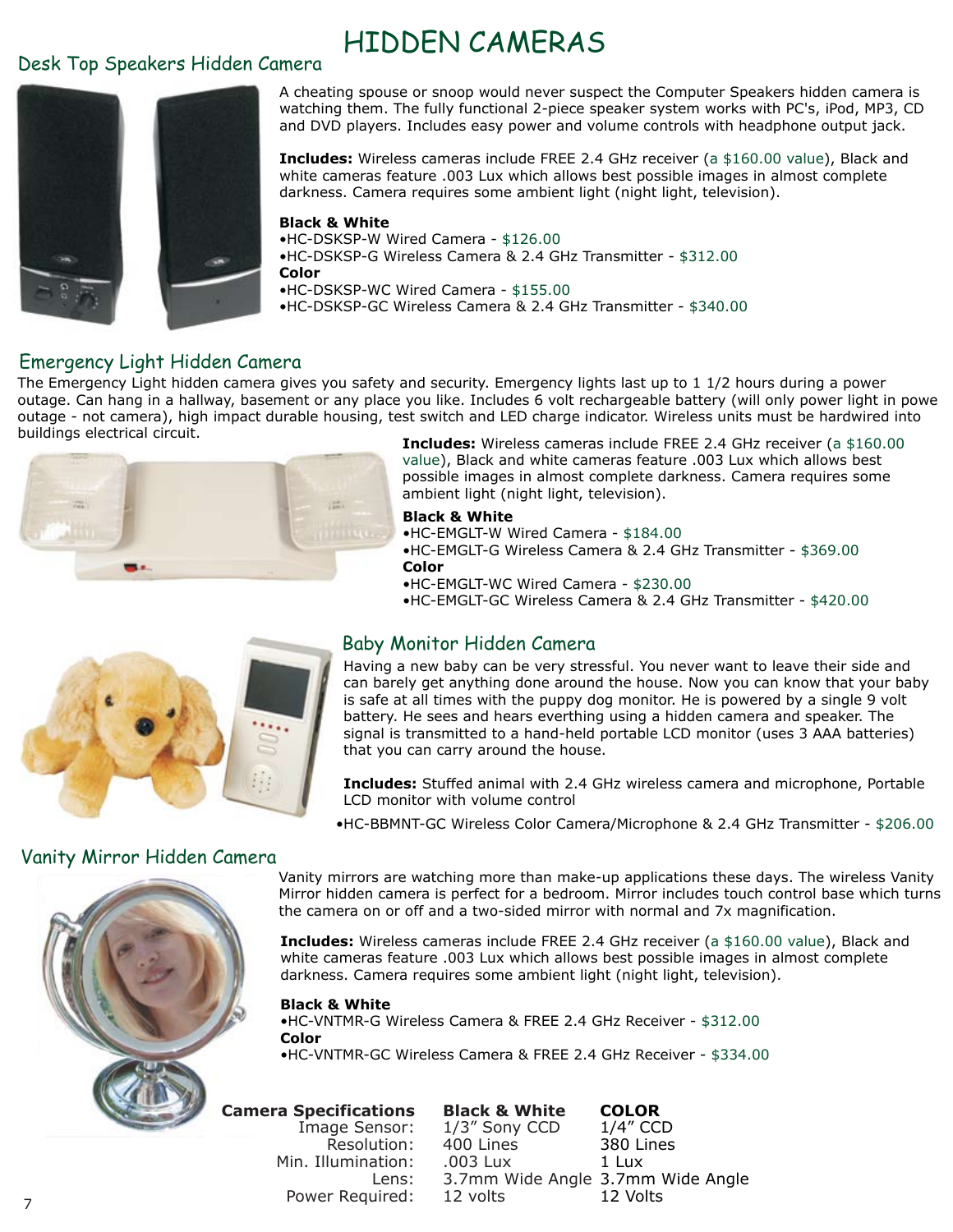# Thermostat Hidden Camera

# HIDDEN CAMERAS



The thermostat is the last thing someone would suspect as a hidden camera. Just mount the Thermostat hidden camera to a wall and go. The thermostat is non-functioning. Powered by a 8 hour rechargeable battery pack, no wires or cords to plug in.

**Includes:** Wireless cameras include 2.4 GHz receiver (a \$160.00 value), Black and white cameras feature .003 Lux which allows best possible images in almost complete darkness. Camera requires some ambient light (night light, television).

#### **Black & White**

•HC-THMST-W Wired Camera - \$187.00 •HC-THMST-G Wireless Camera with 2.4 GHz Receiver - \$417.00 **Color** 

•HC-THMST-WC Wired Camera - \$210.00 •HC-THMST-GC Wireless Camera with 2.4 GHz Receiver - \$431.00

# Mantle Clock Hidden Camera



This fully functioning Mantle Clock hidden camera makes a great addition to your fireplace. The Mantle Clock has an opening compartment which contains the camera (hidden) and brain of the clock. Powered by a 8 hour rechargeable battery pack, no wires or cords to plug in.

**Includes:** Wireless cameras include FREE 2.4 GHz receiver (a \$160.00 value), Black and white cameras feature .003 Lux which allows best possible images in almost complete darkness. Camera requires some ambient light (night light, television). **Options:** High Power is available with most 2.4 GHz transmitters and will increase transmission distance up to an additional 1500 feet...increasing your wireless transmission up to 2500 feet.

#### **Black & White**

•HC-MNLCK-W Wired Camera - \$140.00 •HC-MNLCK-G Wireless Camera & 2.4 GHz Receiver - \$366.00 •HC-MNLCK-G-HP Wireless High Power Camera 2.4 GHz Transmitter - \$478.00 **Color** •HC-MNLCK-WC Wired Camera - \$169.00

•HC-MNLCK-GC Wireless Camera & 2.4 GHz Receiver - \$380.00

•HC-MNLCK-GC-HP Wireless High Power Camera 2.4 GHz Transmitter - \$485.00

# Motion Detector Hidden Camera



It is common to find Motion Detectors in places like homes and businesses but most people would not think one contains a hidden camera. Ideal because of it's small size. Motion Detector hidden camera can be used in many locations. Includes rotating base mount and installs easily using wall screws. Does not function as Motion Detector. Measures (2.75" x 2" x 4.5")

**Options:** High Power is available with most 2.4 GHz transmitters and will increase transmission distance up to an additional 1500 feet...increasing your wireless transmission up to 2500 feet. All necessary power supplies and battery packs are included.

**Includes:** Wireless cameras include FREE 2.4 GHz receiver (a \$160.00 value), Black and white cameras feature .003 Lux which allows best possible images in almost complete darkness. Camera requires some ambient light (night light, television).

#### **Black & White**

- •HC-MOTIOD-W Wired Camera \$94.00
- •HC-MOTIOD-G Wireless Camera & 2.4 GHz Receiver \$257.00

•HC-MOTIOD-G-HP Wireless Camera & High Power 2.4 GHz Transmitter - \$366.00

#### **Color**

•HC-MOTIOD-WC Wired Camera - \$125.00

•HC-MOTIOD-GC Wireless Camera & 2.4 GHz Receiver - \$289.00

•HC-MOTIOD-GC-HP Wireless Camera & High Power 2.4 GHz Transmitter - \$419.00

| <b>Camera Specifications</b> | <b>Black &amp; White</b>          | <b>COLOR</b> |
|------------------------------|-----------------------------------|--------------|
| Image Sensor:                | 1/3" Sony CCD                     | $1/4''$ CCD  |
| Resolution:                  | 400 Lines                         | 380 Lines    |
| Min. Illumination:           | .003 Lux                          | $1$ Lux      |
| Lens:                        | 3.7mm Wide Angle 3.7mm Wide Angle |              |
| Power Required:              | 12 volts                          | 12 Volts     |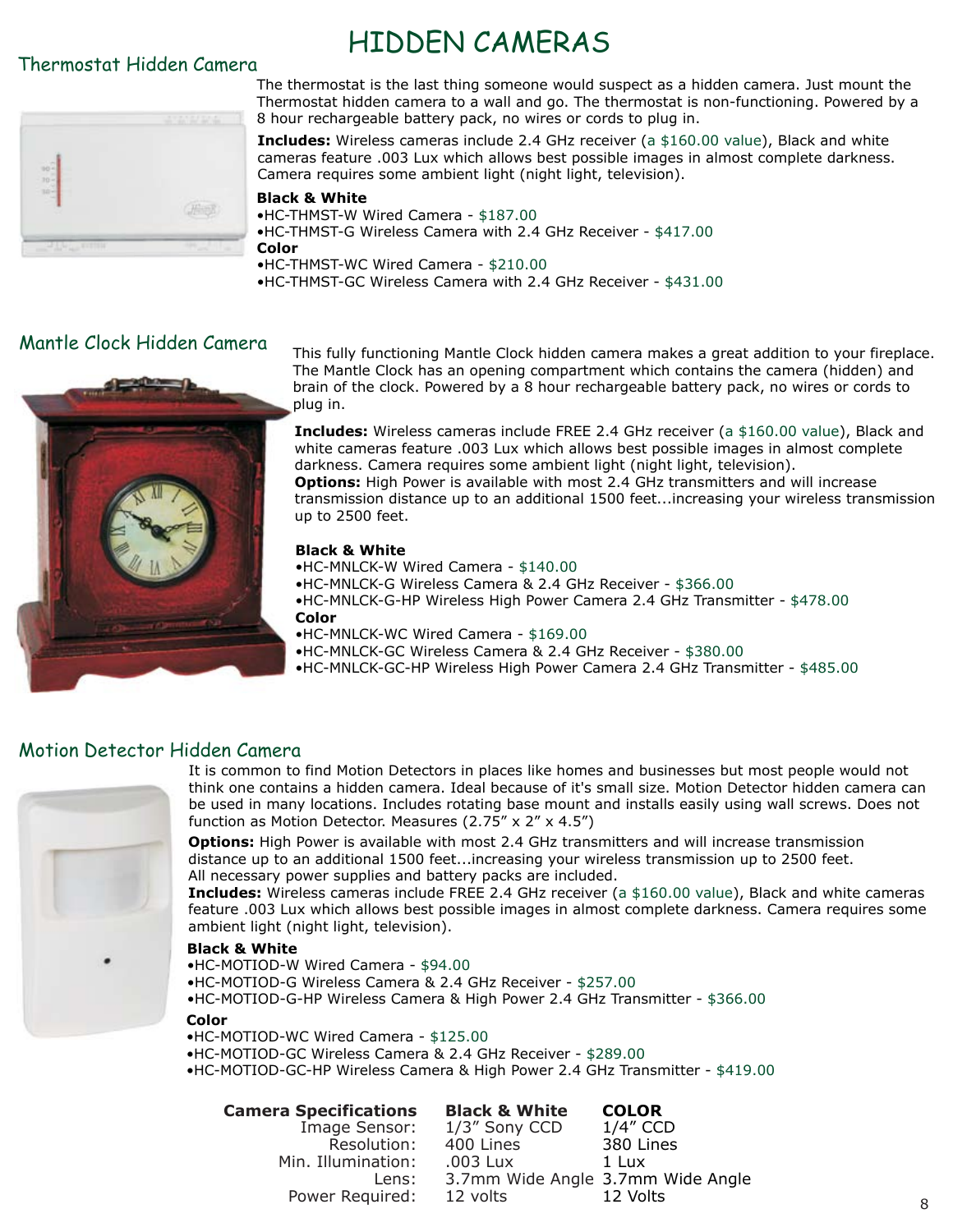

Wall Clock Hidden Camera It's time to know what's going on when you're not there. Do this with a standard quartz Wall Clock hidden camera. Diameter measures 11 1/4 inches. Just hang-up it up, plug it in and go.

> **Options:** Available with built-in DVR. Completely self contained. No additional recording device is needed. Video captured by camera is stored on a SD Card. See page 13. High Power is available with most 2.4 GHz transmitters and will increase transmission distance up to an additional 1500 feet...increasing your wireless transmission up to 2500 feet.

**Includes:** Wireless cameras include FREE 2.4 GHz receiver (a \$160.00 value), Black and white cameras feature .003 Lux which allows best possible images in almost complete darkness. Camera requires some ambient light (night light, television).

#### **Black & White**

•HC-WALLC1-W Wired Camera - \$140.00

•HC-WALLC1-G Wireless Camera & FREE 2.4 GHz Receiver - \$300.00 •HC-WALLC1-G-HP Wireless Camera & High Power 2.4 GHz Transmitter - \$470.00 **Color**

•HC-WALLC1-WC Wired Camera - \$169.00

•HC-WALLC1-GC Wireless Camera & FREE 2.4 GHz Receiver - \$391.00

•HC-WALLC1-GC-HP Wireless Camera & High Power 2.4 GHz Transmitter - \$504.00

# Wall Clock Hidden Camera with Thermometer & Hygrometer

Think of all the times you would you like to know what's going on when you're away. Get a Wall Clock hidden camera and you'll always know...at any time. This wall clock's diameter measures 13 1/2 inches and includes a thermometer and hygrometer.

**Options:** High Power is available with most 2.4 GHz transmitters and will increase transmission distance up to an additional 1500 feet...increasing your wireless transmission up to 2500 feet.

**Includes:** Wireless cameras include FREE 2.4 GHz receiver (a \$160.00 value), Black and white cameras feature .003 Lux which allows best possible images in almost complete darkness. Camera requires some ambient light (night light, television).

### **Black & White**

•HC-WALLC2-W Wired Camera - \$162.00

•HC-WALLC2-G Wireless Camera & FREE 2.4 GHz Receiver - \$391.00 •HC-WALLC2-G-HP Wireless Camera & High Power 2.4 GHz Transmitter - \$504.00 **Color**

•HC-WALLC2-WC Wired Camera - \$184.00

•HC-WALLC2-GC Wireless Camera & FREE 2.4 GHz Receiver - \$414.00

•HC-WALLC2-GC-HP Wireless Camera & High Power 2.4 GHz Transmitter - \$527.00

# Wall Clock Hidden Camera - Neon Blue



The neon blue Wall Clock hidden camera is perfect for a bar, restaurant or even a contemporary home. Clock's diameter measures 14 1/2 inches. Just hang-up, plug-in and go.

**Options:** Available with built-in DVR. Completely self contained. No additional recording device is needed. Video captured by camera is stored on a SD Card. See page 13.

**Includes:** Wireless cameras include FREE 2.4 GHz receiver (a \$160.00 value), Black and white cameras feature .003 Lux which allows best possible images in almost complete darkness. Camera requires some ambient light (night light, television).

### **Black & White**

•HC-WALLC3-W Wired Camera - \$184.00 •HC-WALLC3-G Wireless Camera & FREE 2.4 GHz Receiver - \$351.00 **Color** •HC-WALLC3-WC Wired Camera - \$206.00 •HC-WALLC3-GC Wireless Camera & FREE 2.4 GHz Receiver - \$363.00

| <b>Camera Specifications</b> | <b>Black &amp; White</b>          | <b>COLOR</b> |
|------------------------------|-----------------------------------|--------------|
| Image Sensor:                | 1/3" Sony CCD                     | $1/4''$ CCD  |
| Resolution:                  | 400 Lines                         | 380 Lines    |
| Min. Illumination:           | .003 Lux                          | $1$ Lux      |
| Lens:                        | 3.7mm Wide Angle 3.7mm Wide Angle |              |
| Power Required:              | 12 volts                          | 12 Volts     |

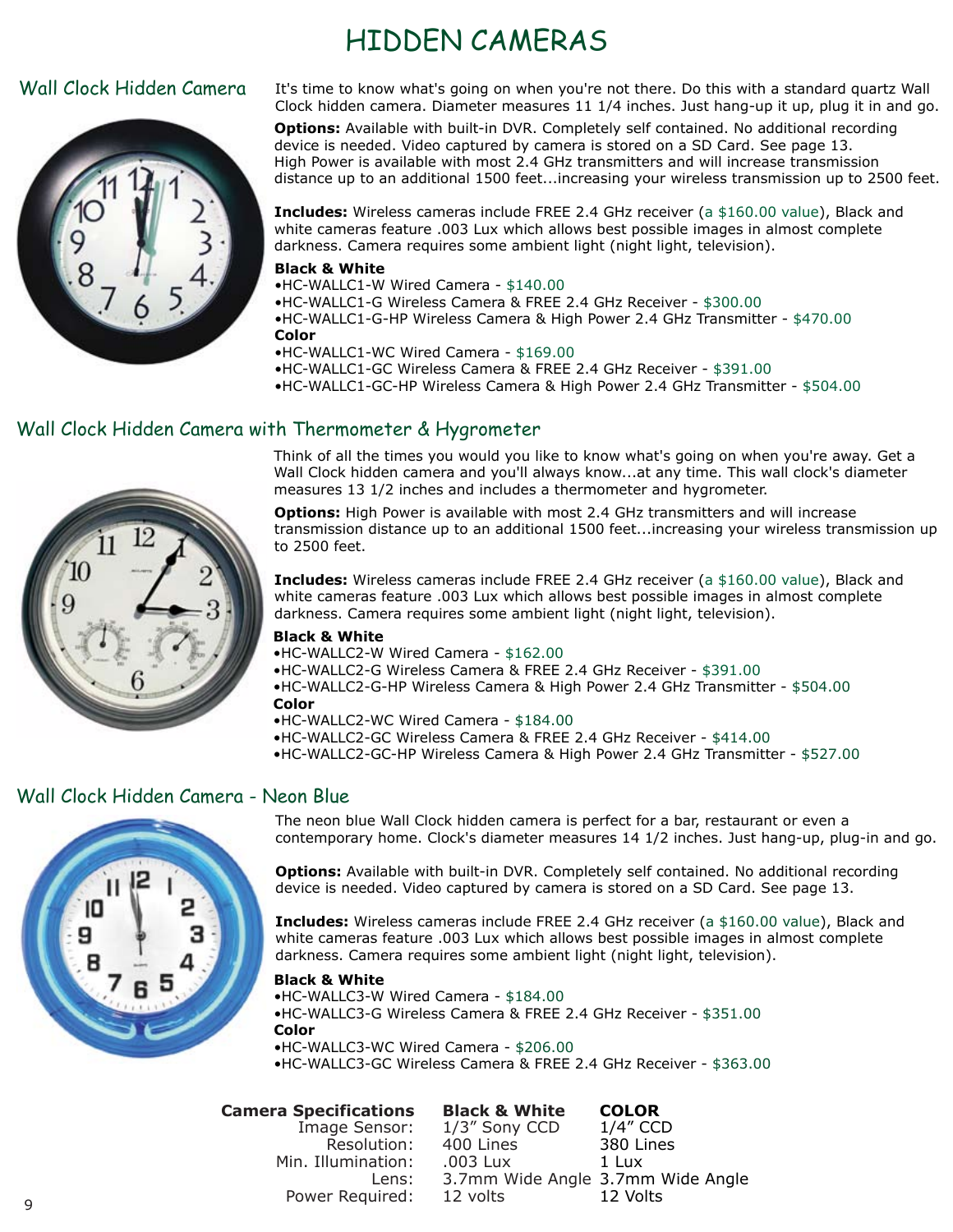# Portable Mini Hidden Cameras with Built-In DVR

# Stick Hidden Camera with Built-in DVR & Audio



If your surveillance needs require mobility then this mini spy camera is for you. This all in one video and audio recorder is perfect for capturing surveillance video and still shots on the fly. No need to bother with multiple devices and the pocket clip allows for hands free recording. Just turn it on and go.

Surveillance stick is complete with camera and 2 GB DVR. Built-in lithium battery lasts up to 2 hours and is recharged when you connect it to your computer's USB port. There is no additional software needed to view video on your computer. Supports Windows 98/98SE/2000/XP/VISTA OS/ Linux, it can auto-identify the operating system and install related drivers, no need to manually install (except Windows 98).

Features: pocket clip, built-in 2GB of memory, AVI video format (352 x 288), instructional manual, records audio and video, time/date stamp overlay, captures still snapshots, no additonal software needed, micro SD card slot.

**Specifications:** Image Sensor: 1/6 Color CMOS, Resolution: 352x288, Memory: 2GB, Video Format: AVI, Pixels: 300,000, View Angle: 500 degrees, Dimensions: 2 7/8" (h) x 3/4" (w) x 1/2" (d)

•HC-STICK Portable Stick Hidden Camera with DVR & Audio - \$89.00

# Watch Hidden Camera with Built-in DVR & Audio



Our Watch Hidden Camera is a state of the art body worn complete surveillance system. This wire-free wristwatch contains the latest in miniaturized video technology. We've squeezed a color camera, microphone, power source and a 4 GB digital video recorder inside a stylish silver watch. The watch is also fully functional. Just slide the watch on your wrist, press the power switch and go. Perfect for covert evidence collection or hidden investigation or surveillance assignments. When you are ready to view the video or recharge the built-in lithium battery (full battery runs 2 hours), simply plug the watch into your computer's USB port. No additional software required to view video but you will need an MPEG-4 viewer. Supports 98/98SE/2000/XP and VISTA.

**Features:** fully functional, micro all-in-one surveillance system, body worn, color camera, microphone, 4 GB DVR, time & date stamp, rechargeable lithium battery, AVI video format.

**Specifications:** Image sensor: 1/6 color CMOS, Pixel: 300,000 pixels, Audio: Yes, View Angle: 50 degrees, Interface: USB 2.0, Store Memory: built-in Flash 4GB, Video File Size: about 6-8 Megs per minute (depending on audio), Recording Mode: Continuous recording, Photo formats: JPEG, Photo resolution: 640\*480 pixels, Video formats: AVI, Image resolution: 352\*288 pixels, Video Record Speed: 15 FPS, Battery Type: built-in Rechargeable Lithium-ion 4.2V, Battery Capacity: 270mHA, Working Current: 200mA, Battery Support time: about 2 hours, Adaptor Type: USB adaptor charging cable, Charging time: Takes 2-3 hours •HC-WATCH Portable Watch Hidden Camera with DVR & Audio - \$118.00

# Pen Hidden Video Camera/Mini DVR/Thumb Drive with Audio

This pen hidden camera plus audio is a super small camera with a mini DVR to record all the action. It even writes like a normal pen. No drivers or outside power source needed. It will charge plugged into the wall and when it is plugged into the computer.

Perfect camera for "body worn" application. Just click it like you would any ball point pen to start recording. Can record for a full two hours on a single charge. Recordings can be later downloaded via high speed USB 2.0 to your PC for viewing and storing.

You can even use it as a thumb drive to move files from one computer to another. Will hold 2 Gigs of files. Supports Windows 98/98SE/2000/XP/VISTA and Linux, it can auto-identify the operating system and install related drivers, no need to manually install (except Windows 98).

**Features:** Ball-point pen shape with both video/audio recorder and highly sensitive microphone can record the audio clearly in the range of 15 feet, working ball point pen with exchangeable standard ball-point refill, suitable for any computer and other equipment with USB port, USB2.0 Standard port, no need of drivers and external power supply

**Specifications:** Image Sensor: 1/6 Color CMOS, Resolution: 352x288, Memory: 2GB, Video Format: AVI, Pixels: 300,000, View Angle: 500 degrees



•HC-PEN Portable Pen Hidden Camera with DVR & Audio - \$101.00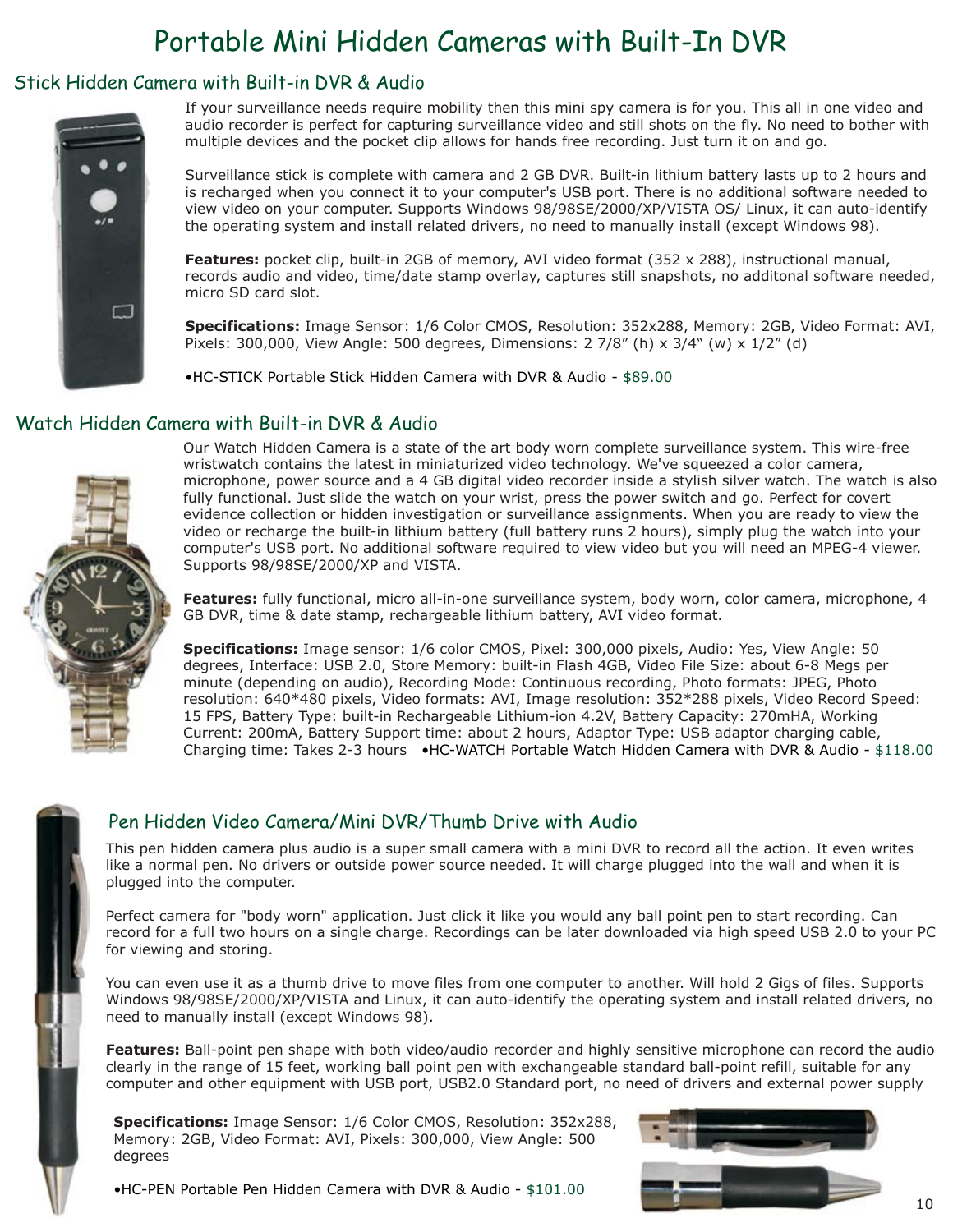# Frequently Asked Questions

#### **Surveillance Definitions** -

**AGC** - Automatic Gain Control is an electronic system found in many types of devices. Its purpose is to control the gain of a system in order to maintain adequate performance over a range of input signal levels. Or An electronic circuit that tries to keep the video signal at a constant level (1volt peak-peak). Useful on cameras working at low light levels

**AI** - Auto Iris is an electronic circuit that acts as an iris on CCD cameras by electronically shuttering the CCD sensor. Or An automatic method of varying the size of a lens opening in response to changes in scene illumination.

**AWB** - Auto White Balance is an electronic process used in video cameras to retain true colors. It is performed electronically on the basis of a white object in the picture.

**CCD** - Charged Coupled Device: It is analog technology. The CCD camera has a little bit higher resolution than CMOS. The camera also functions better in low light. A CCD camera drains a little bit more power than the CMOS cameras. It uses 12v instead of 9v. CMOS camera is smaller than a CCD camera and works longer with the 9v battery.

**CMOS** - Complementary Metal Oxide Semiconductor: a lower resolution camera compared to a CCD model. The advantage of a CMOS camera is that it uses lower operation current.

**HAD CCD** - Hole Accumulation Diode is a type of CCD sensor with a layer designed to accumulate holes (in the electronic sense), thus reducing noise level.

**S to N Ratio** - Signal to Noise Ratio is simply the ratio of the signal power and noise power, expressed in decibels (dB). Or measure of noise on a video signal. It is represented in Decibels as the level of the video signal compared to the level of noise present on that signal. The higher the signal to noise ratio the better.

**BLC** - Balance Light Control is a method to compensate for bright spots in a picture. It is also important to consider whether there are bright spots in the picture such as car headlights which can make identification of the vehicle registration or model impossible. This can also be a major problem where it is necessary to identify a person who is moving from bright daylight into artificial light. This could result in the subject becoming an unidentifiable silhouette. **OSD** - On Screen Display is a method of displaying set-up information or instructions on to a display monitor.

**Resolution** - Resolution measures the cameras ability to reproduce an image. The higher the resolution, the better the picture quality.

**LUX** - LUX is the measurement of low light needed for the camera to view and record properly. **FPS** - Frames Per Second is the number of still frames (pictures) that give the illusion of motion, which appear in a single second of time.30fps is considered "Real Time". So for Real Time viewing of your cameras, you need at least 30fps for each camera.

**IR** - Infrared, IR LEDS are used on Day/Night cameras which allow the camera to see in the dark. **Focal Length** - the distance from the surface of a lens and its focal point.

#### **Questions** -

**How do hidden cameras work?** A small board camera is built into an everyday item. The camera can be wired which means it is connected to the DVR or VCR using a cable. The camera can also be wireless, in this case the camera transmits a signal to a receiver that is connected to the DVR or VCR.

**Can I get audio in my hidden camera?** - No you cannot. According to United States federal laws, audio should not be used in a surreptitious manner. One example of surreptitious interception is audio in a hidden camera. This includes pinhole board cameras and all covert or hidden cameras; i.e., a clock radio. Audio in a hidden camera or board camera is only available to law enforcement agencies. Title 18, Section 2512.

**What is the difference between a wired and a wireless camera?** - Wired cameras have a video cable that runs from the camera to your recording or viewing device such as a DVR, VCR or monitor. Wireless cameras have a built-in transmitter that sends the video signal to a receiver. The receiver connects to your recording or viewing device.

**How far can a wireless hidden camera transmit?** - Standard wireless hidden cameras can transmit up to 1000 feet and high-powered wireless hidden cameras can transmit up to 2500 feet.

**How many wireless cameras can you have in one location?** - You can have up to four wireless cameras in one location. You can view all cameras at once using four receivers or you can use one receiver and switch to each camera. You will only be able to view one camera at a time if you only use one receiver. If you want to install multiple wireless cameras in one location it's best to order them at the same time so that we can put them on different channels.

**Will a cordless phone interfere with wireless cameras?** - Cordless phones that operate on the 2.4 GHz frequency will cause interference with 2.4 GHz cameras. Interference should be minimal and usually occurs if the phone is between the camera and receiver. Wireless Internet, networks and Wifi can cause interference too.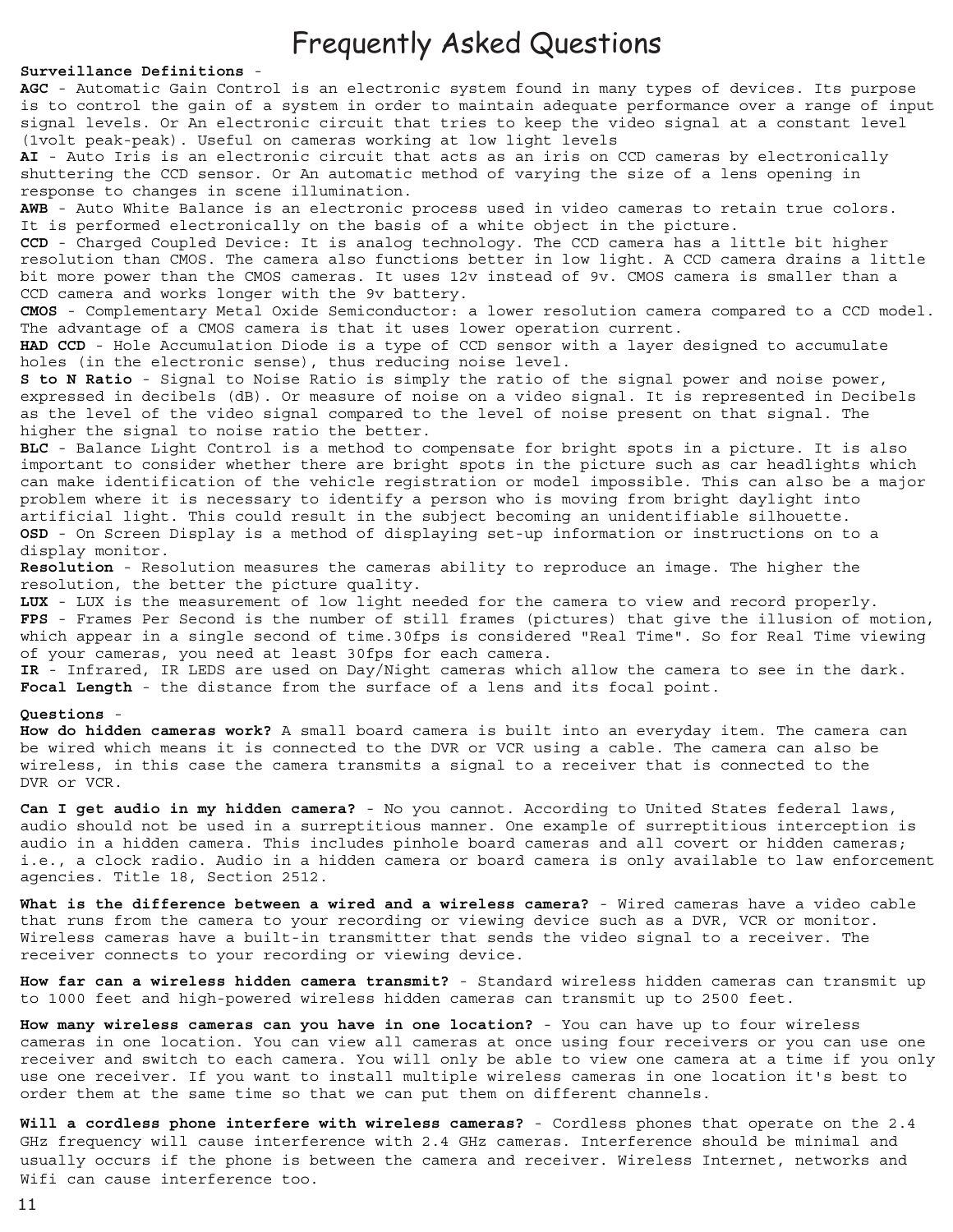# Frequently Asked Questions

**What is a Quad?** - A Quad is used with a VCR or other single channel recording device that splits your monitor into 4 sections allowing you to view 4 cameras at once.

**What is a 2.4 GHz wireless frequency?** - A frequency is used to transmit a signal or data like video. 2.4GHz is the specific wireless frequency that our tranmitters use to send video signal to a receiver. All of our wireless cameras operate on the 2.4 GHz frequency. Range varies from 200' to 700' depending on environmental conditions. These units are FCC approved.

**Are the transmitters FCC approved?** - The transmitters used in all of our wireless systems are FCC and Industry Canada Certified.

**What is CCD?** - CCD is used in professional cameras because of it's high resolution quality and it's ability to record in low-light situations. CCD is basically a small silicon chip that receives light and turns it into voltage variations which makes up an image. It's usually measured in inches with 1/3" CCD being the standard. They are higher priced but are great for cameras that may require vision in near darkness.

**Will a Quad allow four cameras to record at the same time?** - Yes you can record all four cameras at the same time. You also can record using a switching monitor, which will record the camera that is showing at that moment.

**Do the receivers work through walls up to two feet thick?** - Yes as long as there isn't excessive amount of metal in the wall.

**Do the plug and play connections require extra wire to run the signal back to the VCR or TV?** - Yes, you need to buy the length of cable you need we offer the CA-25, CA-50, CA-100 and the CA-150.

**What is the difference between a PC based DVR and a Embedded(stand alone) DVR?** - A PC based DVR has all the functions of a computer. An embedded DVR functions only as a DVR.

**How many hours will a DVR record?** - The amount of time a DVR will record for is based on the size of the DVRs hard drive, the number of cameras recording and the number of frames per second it is recording at. Our stand alone DVRs uses 3.4GB per camera per day. 4 camera stand alone on 250GB hard drive will record for 18 days. 8 camera stand alone on 250GB hard drive will record for 9 days. 16 camera stand alone on 500GB hard drive will record for 9 days.

**What is a Plug and Play connection camera?** - It is an RCA Video plug and a power plug on the camera for easy connection to VCR or TV. This is done by running the RCA (Aux) line into the VIDEO IN of the VCR or TV. The TV or VCR must be set on the correct channel to view the VIDEO IN picture.

**How many cameras can I hook up to one TV?** - You can hook up as many cameras as your TV has inputs. Most TVs have 2 inputs but when using a quad you can hook up four cameras.

**How long will the camera last with a 9-volt battery?** - The Cyber Eye and BD-127 will last 5 hours.

#### **Between what temperatures is it safe for cameras to operate in?**

It is safe for B/W cameras to operate between -23°C to + 50°C or -10ºF to +122ºF It is safe for color cameras to oeperate between -23º C to +40ºC or -10ºF to +104ºF It is safe to store cameras between -30ºC to +70ºC or -22ºF to +158ºF

**What is the operating voltage of a camera?** - Our cameras range from 9 volts (CMOS) to 12volts, and also 24 volt professional models.

**What is a varifocal lens?** - A varifocal lens is one where the focal length of the lens can be varied. This is a fancy way of saying it is a zoom lens. Most varifocal lenses have, and in almost all circumstances should have, an auto iris feature.

**What is a fixed lens?** - A fixed focal length lens cannot zoom. The focus is fixed. A fixed focal length lens usually allows more light to pass through the lens at a given focal length than a varifocal, or zoom lens. This can be important in low light situations.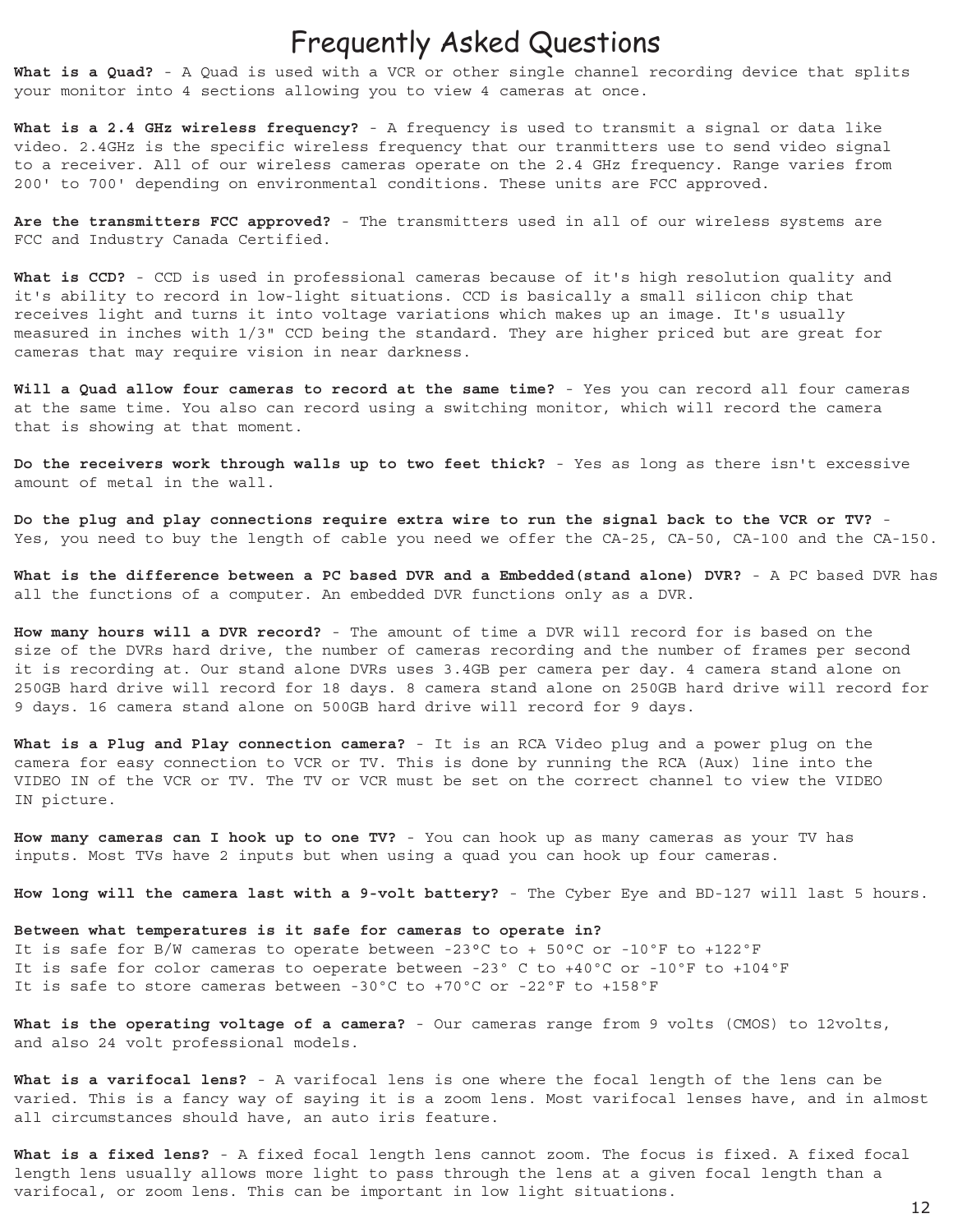# ALL INCLUSIVE DVR HIDDEN CAMERAS

Something fishy is going on but you can't put your finger on it. You need a hidden camera to catch what you cannot but how do you record what the camera sees? Where do you put the DVR? How much cable to you need? If you go wireless, will there be interference? Skip the headache and guesswork with one of our all inclusive hidden cameras with a built-in DVR. Literally, plug them in the wall, point them in the direction you want to record and using the remote, start recording. It's that easy.

To review what you recorded, you remove the SD card and plug it into the SD card reader on your computer. If you don't have a SD card reader, we have them available. An 8GB SD card is included with each camera.

DVR features include: motion activated and scheduled recording, motion detection area masking, time and date stamp, high, medium and low recording options, remote control operation, MPEG4 file format and composite video out. To contol the features simply plug the camera into your TV, point and click.

DVR Record Time Recording Quality

Resolution Frame Rate High Med Low 640x480 12 FPS 8hrs 48hrs 72hrs 320x240 30 FPS 16hrs 96hrs 144hrs



**Boom box is fully functional.**<br>•HC-EXITS-DVR Color Camera With Built-In DVR - \$471.00 Exit Sign Hidden Camera

FREE 8GB SD-CARD Included

Exit sign is fully functional.



# •HC-ALARC-DVR Color Camera Alarm Clock Hidden Camera

With Built-In DVR - \$492.00

FREE 8GB SD-CARD Included

Alarm clock is fully functional.



Air Purifier Hidden Camera •HC-ARPUR-DVR Color Camera With Built-In DVR - \$471.00

FREE 8GB SD-CARD Included

Air purifier is fully functional.



# Air Freshener Hidden Camera •HC-ARFSH-DVR Color Camera With

Built-In DVR - \$471.00

FREE 8GB SD-CARD Included

Does not function as an air freshener.



13

Electrical Outlet Hidden Camera •HC-OUTLT-DVR Color Camera With Built-In DVR - \$453.00

FREE 8GB SD-CARD Included

Does not function as an electrical outlet.



Power Required: 12 Volts

# **DVR Specifications**



#### •HC-BMBOX-DVR Color Camera Boom Box Hidden Camera

With Built-In DVR - \$509.00

FREE 8GB SD-CARD Included

# Wall Clock Hidden Camera

•HC-WALLC1-DVR Color Camera With Built-In DVR - \$471.00

FREE 8GB SD-CARD Included

Wall clock is fully functional.



# Wall Clock Hidden Camera

•HC-WALLC3-DVR Color Camera With Built-In DVR - \$509.00

FREE 8GB SD-CARD Included

Wall clock is fully functional.



# Desk Lamp Hidden Camera

•HC-DSKLP-DVR Color Camera With Built-In DVR - \$514.00

FREE 8GB SD-CARD Included

Desk lamp is fully functional.

# Tower Fan Hidden Camera

•HC-WNDTN-DVR Color Camera With Built-In DVR - \$487.00

FREE 8GB SD-CARD Included

Fan is fully functional.



System: NTSC/PAL Codec: MPEG4-SP ASF Frame Rate: 30 fps/320x240, 12 fps/640x480 Storage Media: SD Card Power Required: 12 Volts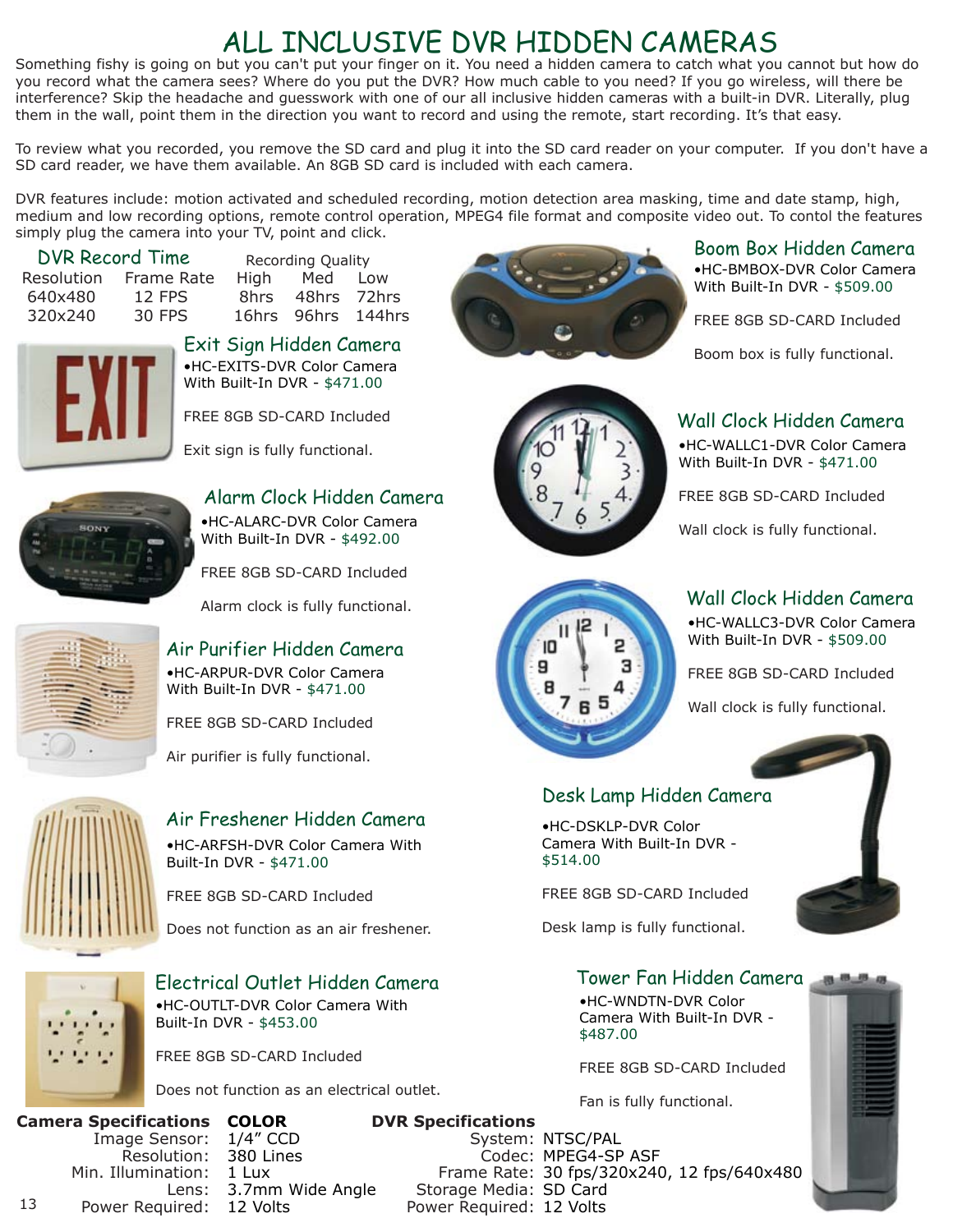# 4, 8 or 16 Channel Digital Video Recorder (DVR) Systems

Whether you have a large or small area to secure one of our DVR systems will work for you. Not only will this system digitally record video, but if you have Internet access you can see what is going on in real-time from anywhere in the world. Available in a wired or wireless version complete with cameras, a DVR and all necessary cables and components.

# 4 Channel Wireless Digital Video Recording Complete System



This surveillance system allows you to install up to 4 wireless cameras to digitally record all activity. This DVR has full networking capability and uses an embedded DVR which allows you to view live video on the Internet. This complete surveillance system includes the following plus mouse and remote and a just-for-you discount: (1) Stand Alone 4 channel DVR. (SA-DVR-4) (4) Day/Night Color Wireless Bullet Cameras (BC-30GC) (4) 2.4 GHz Video Receivers (TR-2.4) (1) 17 inch LCD Monitor (LCD-17) If you bought these items separately this system would cost you \$2,328.00. But by purchasing the complete system you only pay \$2,158.00...a savings of \$170.00

### •CS-DVR4CH-GC 4 Channel Wireless Surveillance System - \$2,158.00

# 4 Channel Wired Digital Video Recording Complete System



This surveillance system allows you to install up to 4 wired cameras to digitally record all activity. This DVR has full networking capability and uses an embedded DVR which allows you to view live video on the Internet. Keyboard and mouse included. This complete surveillance system includes the following plus a mouse and remote and a just-for-you discount:

(1) Stand Alone 4 channel DVR. (SA-DVR-4)

(4) Day/Night Color Wired Bullet Cameras (BC-30WC)

(4) 100 foot Video Cables (CA-100)

(1) 17 inch LCD Monitor (LCD-17)

If you bought these items separately this system would cost you

\$1,656.00. But by purchasing the complete system you only pay

\$1,523.00...a savings of \$133.00

•CS-DVR4CH 4 Channel Wired Surveillance System - \$1,523.00

# 8 Channel Wireless Digital Video Recording Complete System



This surveillance system allows you to install up to 8 cameras (4 wired and 4 wireless cameras) to digitally record all activity. This DVR has full networking capability and uses an embedded DVR which allows you to view live video on the Internet. This complete surveillance system includes the following plus a mouse and remote and a just-for-you discount:

- (1) Stand Alone 8 channel DVR. (SA-DVR-8)
- (4) Day/Night Color Wired Bullet Cameras (BC-30WC)
- (4) Day/Night Color Wireless Bullet Cameras (BC-30GC)
- (4) 100 foot Video Cables (CA-100)
- (4) 2.4 GHz Video Receivers (TR-2.4)
- (1) 17 inch LCD Monitor (LCD-17)

If you bought these items separately this system would cost you \$3,324.00. But by purchasing the complete system you only pay \$3,087.00...a savings of \$237.00 •CS-DVR8CH-GC 8 Channel Wireless Surveillance System - \$3,087.00

# 8 Channel Wired Digital Video Recording System



This surveillance system allows you to install up to 8 wired cameras to digitally record all activity. This DVR has full networking capability and uses an embedded DVR which allows you to view live video on the Internet. All cameras, cables, monitor, remote and mouse included. If you'd like to pick your own cameras, etc., we suggest you start with our 8 channel DVR. This complete surveillance system includes the following plus a just-for-you discount:

- (1) Stand Alone 8 channel DVR (SA-DVR-8)
- (8) Day/Night Color Wired Bullet Cameras (BC-30WC)
- (8) 100 foot Video Cables (CA-100)
- (1) 17 inch LCD Monitor (LCD-17)

If you bought these items separately this system would cost you \$2,652.00. But by purchasing the complete system you only pay \$2,450.00...a savings of \$202.00 •CS-DVR8CH 8 Channel Wired Surveillance System - \$2,450.00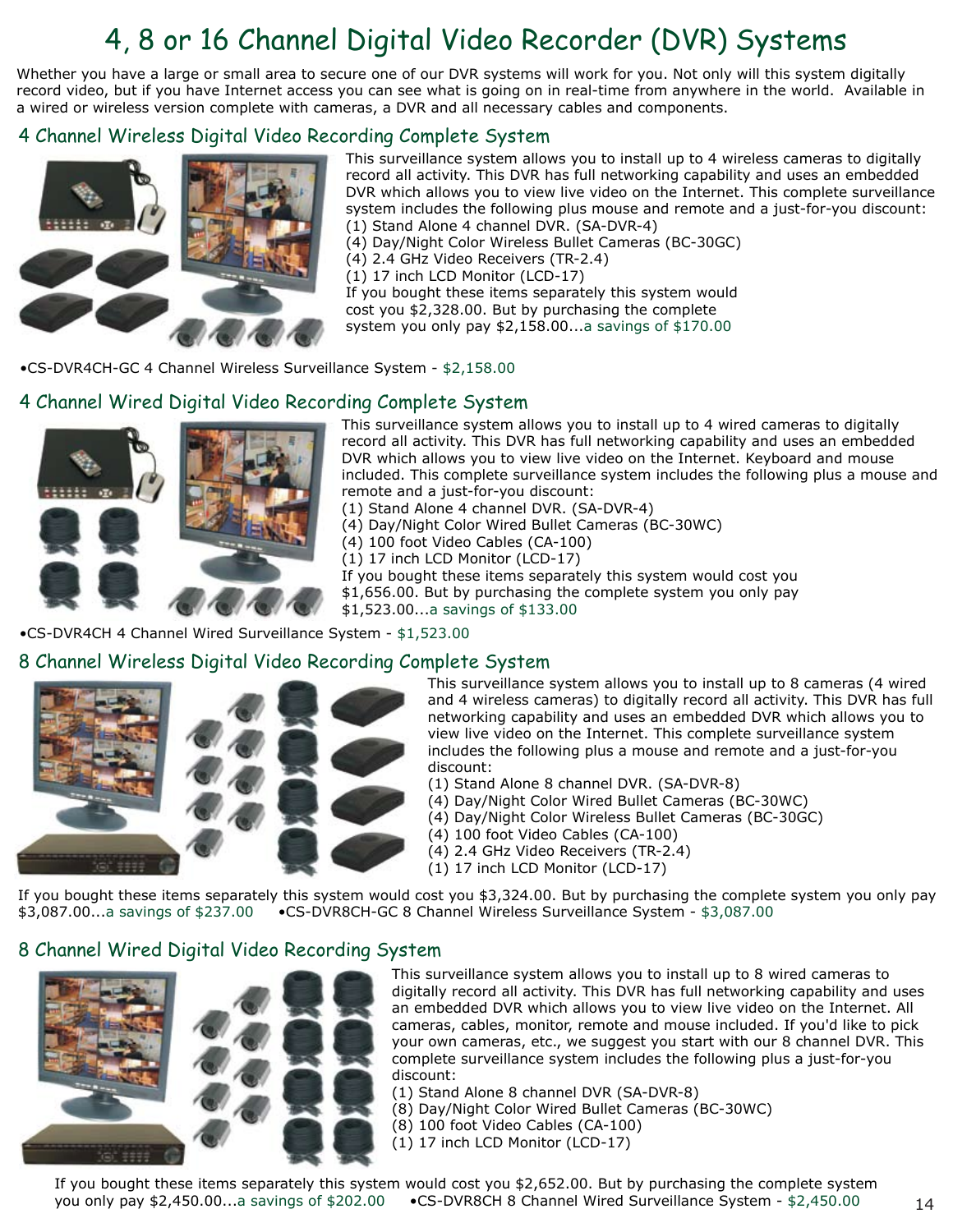# 4, 8 or 16 Channel Digital Video Recorder (DVR) Systems



16 Channel Wireless DVR Complete System This surveillance system allows you to install up to 16 cameras (12 wired and 4 wireless cameras) to digitally record all activity. This DVR has full networking capability and uses an embedded DVR which allows you to view live video on the Internet. This mega video recording system is perfect for operations that need to keep an eye on a large number of locations. This complete surveillance system includes the following plus a mouse and remote and a just-for-you discount:

(1) Stand Alone 16 channel DVR. (SA-DVR-16), (12) Day/Night Color Wired Bullet Cameras (BC-30WC), (4) Day/Night Color Wireless Bullet Cameras (BC-30GC), (12) 100 foot Video Cables (CA-100), (4) 2.4 GHz Video Receivers (TR-2.4), (1) 17 inch LCD Monitor (LCD-17).

If you bought these items separately this system would cost you \$4,861.00. But by purchasing the complete system you only pay \$4,555.00...a savings of \$306.00•CS-DVR16CH-GC 16 Channel Wireless Surveillance System - \$4,555.00

### 16 Channel Wired Digital Video Recording System



This surveillance system allows you to install up to 16 wired cameras to digitally record all activity. This DVR has full networking capability and uses an embedded DVR which allows you to view live video on the Internet. This complete surveillance system includes the following plus a mouse and remote and a just-for-you discount: (1) Stand Alone 16 channel DVR (SA-DVR-16), (16) Day/Night Color Wired Bullet Cameras (BC-30WC), (16) 100 foot Video Cables (CA-100), (1) 17 inch LCD Monitor (LCD-17)

If you bought these items separately this system would cost you \$4,189.00. But by purchasing the complete system you only pay \$3,950.00...a savings of \$239.00 •CS-DVR16CH 16 Channel Wired Surveillance System - \$3,950.00

# 4 Channel Wired USB DVR Surveillance System



The USB DVR is a surveillance computer hardware that turns your home or office computer into a powerful, global-wide video surveillance system in 5 minutes or less. Now we've put together a complete wired USB DVR all-in-one surveillance package for you.

4 Channel Wired USB DVR System includes the following plus a just-for-you discount:

(1) USB Digital Video Recorder (DVR-USB)

(4) Day/Night Color Wired Bullet Cameras (BC-30WC)

(4) 100 foot Video Cables (CA-100)

If you bought these items separately this system would cost you \$545.00. But by purchasing the complete system you only pay \$497.00...a savings of \$48.00 • CS-USB4CH 4 Channel Wired Surveillance System - \$497.00 •CS-USB4CH 4 Channel Wired Surveillance System - \$497.00

### 4 Channel Wireless USB DVR Surveillance System



The USB DVR is a surveillance computer hardware that turns your home or office computer into a powerful, global-wide video surveillance system in 5 minutes or less. Now we've put together a complete wired USB DVR all-in-one surveillance package for you. 4 Channel Wireless USB DVR System includes the following plus a just-for-you discount:

(1) USB Digital Video Recorder (DVR-USB)

(4) Day/Night Color Wireless Bullet Cameras (BC-30GC)

(4) 2.4 GHz Video Receivers (TR-2.4)

If you bought these items separately this system would cost you \$1217.00. But by purchasing the complete system you only pay \$1,100.00...a savings of \$117.00 •CS-USB4CH-GC 4 Channel Wireless Surveillance System - \$1,100.00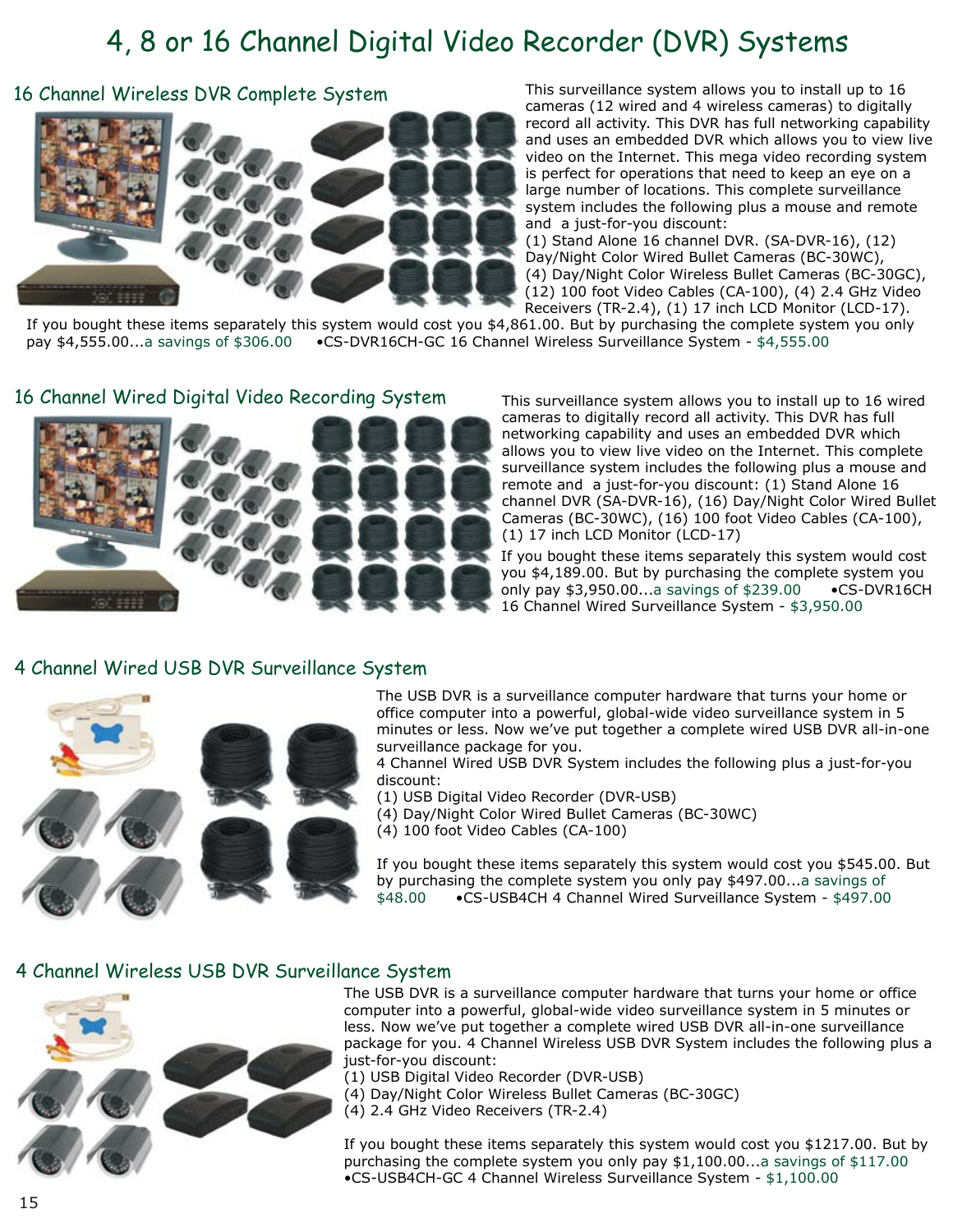# Embedded (Stand Alone) DVRs

Embedded DVRs do not use a Windows $\mathcal{R}$  operating system. In fact, there is no software at all on the hard drive. All functions are contained (embedded) on software encoded computer chips. View in real time. Easy setup. The Embedded series Digital Video Recorders (DVR) operate just like a VCR. However, they have many features that make them more powerful and easier to use than even the most advanced VCR.

This DVR converts analog video (NTSC or PAL) to digital images, and records them on a hard disk drive. Using a disk drive allows users to access recorded video almost instantaneously without having to rewind or fast forward tape. There is no need to adjust tracking. You can freeze frames and forward or rewind without image streaking or tearing. Digital video can be indexed by time/date or events, and users can instantly view video after selecting the time/date or event.

4 Channel Embedded DVR All features can be controlled from the front panel or from any computer (except SA-DVR-4M). The rear panel provides convenient connection for video and audio input/output.

### 4 Channel Embedded DVR with Monitor



**Features:** MPEG4 Video Compression and Network Streaming, USB Mouse / IR Remote Control Included, Multi-Lingual, USB Backup, works with Windows

SmartPhone &



PDA, all DVR functions controllable through remote access, 4 record quality settings, Manual/scheduled/motion detection recording, 12v power, 24 month warranty

•SA-DVR-4 - \$59500 **Specifications:** Video Format = MPEG4, Video Input =  $4$  ch composite BNC, Video Output = VGA & Composite BNC, Audio In = 1 ch RCA, Audio Out =  $1$  ch RCA, Hard Drive = 250GB, Recording Resolution =  $720x240$  (NTSC), 360 x 240 (NTSC), LAN Connector = RJ45, Dimensions  $= 8.5"$  (L) x 8" (D) x 1.5" (H)

### 8 Channel Embedded DVR **Front of DVR**



**Back of DVR**



**Features:** Industrial durability shock resistance & stability, Records 8 channels simultaneously in high resolution (720x240), 12v power, New H.264 compression allows longer record time in same amount of space, Real time recording, USB backup, multi-lingual, Simultaneously record, playback and operate network, all DVR functions controllable through remote access, Easy to retrieve video, time and alarm information, easy to restore and power on in case of power failure, up to 8 wired cameras, includes mouse and remote control. 1 year warranty.

**Specifications:** Video input = 8ch composite BNC, Video output = Composite BNC, VGA output, Audio input  $= 2$  ch RCA, Audio output  $= 2$  ch  $RCA$ , Alarm input = 8ch, 3 Alarm outputs, LAN Connector = RJ45, PTZ Control =  $RS485$ , Frames per second = Real time 240fps, Hard Drive = 250GB •SA-DVR-8 - \$1,131.00

16 Channel Embedded DVR **Front of DVR**



**Back of DVR**



### **8 & 16 Ch DVR Dimensions 17" (L) x 12" (D) x 3" (H)**

**Features:** Industrial durability shock resistance & stability, Records 8 channels simultaneously in high resolution (720x240), 12v power, New H.264 compression allows longer record time in same amount of space, Real time recording, USB backup, multi-lingual, Simultaneously record, playback and operate network, all DVR functions controllable through remote access, Easy to retrieve video, time and alarm information, easy to restore and power on in case of power failure, up to 8 wired cameras, includes mouse and remote control. 1 year warranty.

**Specifications:** Video input = 16ch composite BNC, Video output = Composite BNC, VGA output, Audio input  $= 2$  ch RCA, Audio output  $= 2$  ch RCA, Alarm input = 8ch, 3 Alarm outputs, LAN Connector = RJ45, PTZ Control =  $RS485$ , Frames per second = Real time 240fps, Hard Drive = 500GB •SA-DVR-16 - \$1,748.00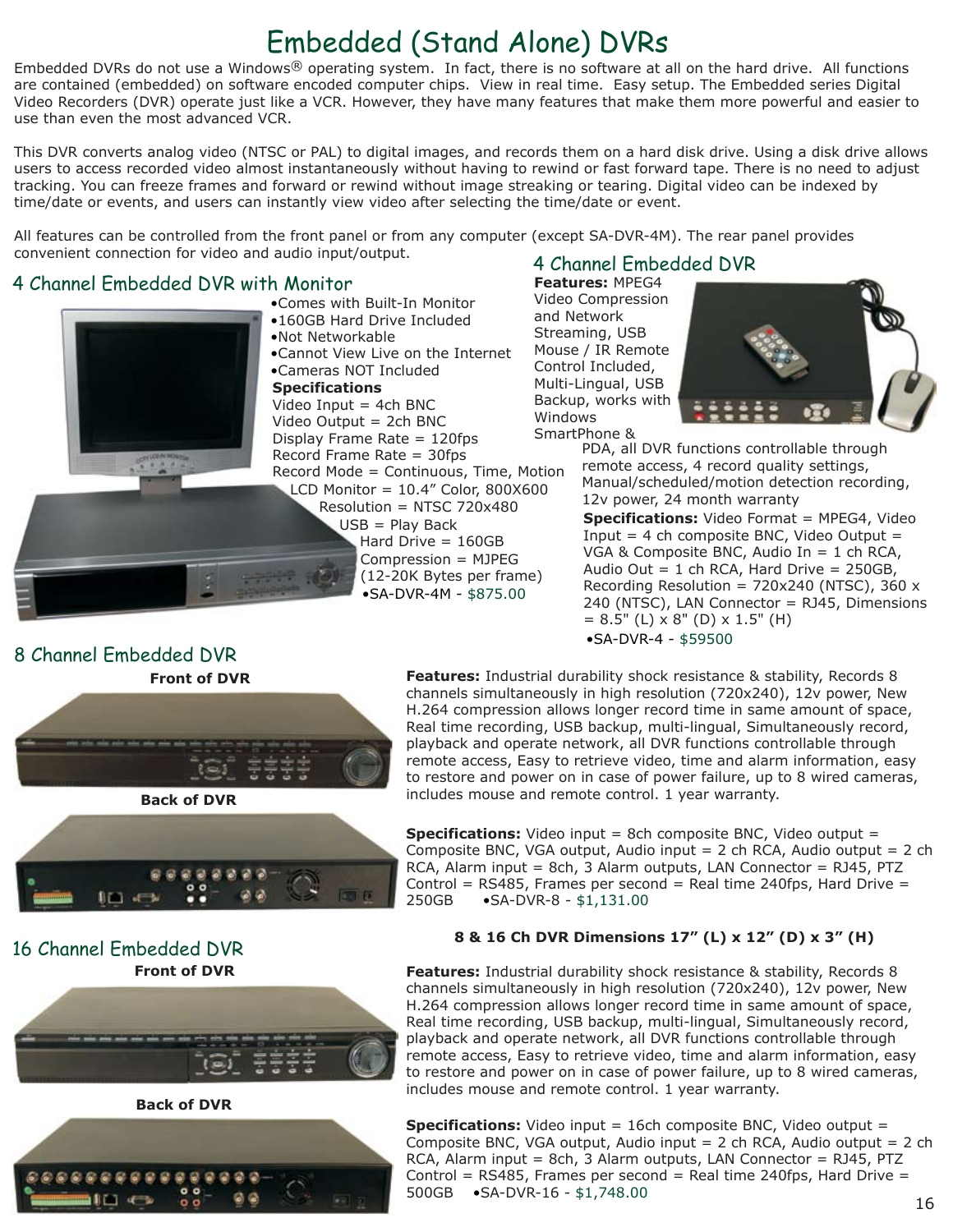# Mini Digital Video Recorder

# Video Recording



This portable motion activated mini digital video recorder can record up to 40 Hours of video. Video is viewed with the built-in 3.5" LCD Screen or you can connect it to a TV. Data can also be transferred to a computer via USB 2.0 cable (included). Unit can store about 910 hours of audio. This unit is great for body-worn applications and fits easily into a fanny pack.

**Includes:** AC/DC Adaptor, Lithium-Ion Battery, Carrying Case, Stereo Earphone, A/V Cable x 2, USB 2.0 Cable

**Specifications:** Video Recording: MPEG-4 Video Recorder/Player, Resolution: 320X240 Pixels, Power: DC5V /100~240 AC Adaptor, Size: 5"(W) x 3 3/8"(H) x 1 3/8"(D), Weight: 12 ounces, Storage Capacity: 40GB Hard Drive, Display: 3.5" LCD with LED Backlight, Interface: High Speed USB 2.0, Battery: 7.4 V 1800mAh rechargeable LI-Ion •DVR-9800 - \$791.00

USB Digital Video Recorder The USB DVR is a surveillance computer hardware that turns your home or office computer



into a powerful, global-wide video surveillance system in 5 minutes or less. Connect this compact device to any desktop or laptop via USB port. Then you can record live video from the camera connected to the PC's hard drive.

**Features:** MPEG4 compression, records to HDD, USB DISK, ZIP Drive and CD/RW. Remote surveillance and PTZ control, user friendly interface, 5 levels of recording quality, Intel P4 Celeron processor minimum 1700MHz Motherboard Intel 845/865/915 series, HDD 80G minimum, RAM 256M minimum, Video Card GeForce2, GeForce4, FX5200, ATI Rage128 OS Windows 2000(SP4 above)/2003(SP1 above)/XP(SP2 above)/VISTA and Direct X 9.0 USB 2.0 **Specifications:** Input type: RCA, Video input: 4 ch, Audio input: 2 ch, Video output: 1 ch VGA, Display rate: 30fps, Recording rate: 30fps, Compression format: MPEG4, Video resolution: 640 x 480, 320 x 240, Record modes: motion, schedule, manual •DVR-USB - \$85.00

# 8 Channel Portable Digital Video Recording System



Perfect for Private Investigators, Building Contractors, Security Companies. This multi-channel portable DVR is a stand alone system. You can remotely configure this system through the Internet using the included software. Easily go from wireless to wired by just plugging in a cable. Can use up to 8 cameras including a combination of wired and wireless. Works with any of our security cameras (except CyberEye). **Cameras not included.**

**Features:** Industrial durability shock resistance & stability, New H.264 compression allows longer record time in same amount of space, Multi-lingual, Simultaneously Record, playback and operate network , all DVR functions controllable through remote access, Easy to retrieve video, time and alarm information, easy to restore and power on in case of power failure, Touch mouse for navigation and easy operation, up to 8 wired cameras or 6 wired and 2 wireless cameras, Built in 14 inch LCD Monitor, 1 year warranty (except battery).

**Specifications:** Video input: 8ch composite, LAN Connector: RJ45, Resolution Record: CIF 240 frame, D1 60 frame, Frames per second: Real time recording at 240fps (30fps per channel), Hard Drive: 250GB, Power: continuous, 110/240V AC and 2 hour backup battery, Camera Input: 8 - Inputs 2 wireless / 6 wired or 8 wired, Video System NTSC, Video Compression: H.264 •PSS-8CH Wired or Wireless Multi-Channel Portable System - \$2,834.00



Exterior Dimensions: 16.00"L x 13.00"W x 7.00"D Weight: 19.05 lbs



Back of Unit

# IP Cameras

Unlike analog cameras, IP cameras can plug directly into your computer or DVR. They use an IP address to transmit video through a network using Ethernet/CAT5 cable. Because IP cameras can connect to any computer, DVR or existing network little to no additonal hardware is required, reducing your system cost. All of the IP cameras include set-up and viewing software. Included IP camera software will support up to 16 cameras. Because IP cameras can connect into a network you can login remotely and view or playback video. You can also set-up email to notify you of motion. Power adaptor included with all IP cameras.

# Wired and Wireless Indoor IP Camera

**Features:** Indoor wired or wireless cameras, easy to install and configure, clean and crisp picture.

**Specifications:** Resolution: 640 x 480, Image Sensor: Color CMOS, Lens: f: 4.57 mm, F: 1.9, OS: 98SE/ME/2000/XP, Power: DC 5V, switching type, Dimension: 5.25"(L) x 1.75"(H) x 2.75(D)

•IP-224G Wireless Indoor IP Camera - \$227.00 •IP-225W Wired Indoor IP Camera - \$189.00





# Wired Indoor/Outdoor Infrared IP Camera

**Features:** Weatherproof IR/Day and night IP Camera IR working distance: 60ft Water Resistance: IP66 Video Compression: M-JPEG4

#### **Specifications:**

Image Sensor: 1/3" CCD, Horizontal Resolution: 420 TV Lines, Pixels: 704 x 576, OS: Windows 2000/XP Linux,

LEDs: 23, Lens: Board Lens 6mm, S/N Ratio: 48dB (AGC OFF), Video Out: Composite (1.0Vp-p, 75), Power: DC12V 350mA, Dimension: 7.75"(L) x 2.5"(H) x 2.5"(D) •IP-223W-IR Wired Indoor/Outdoor Infrared IP Camera - \$383.00

17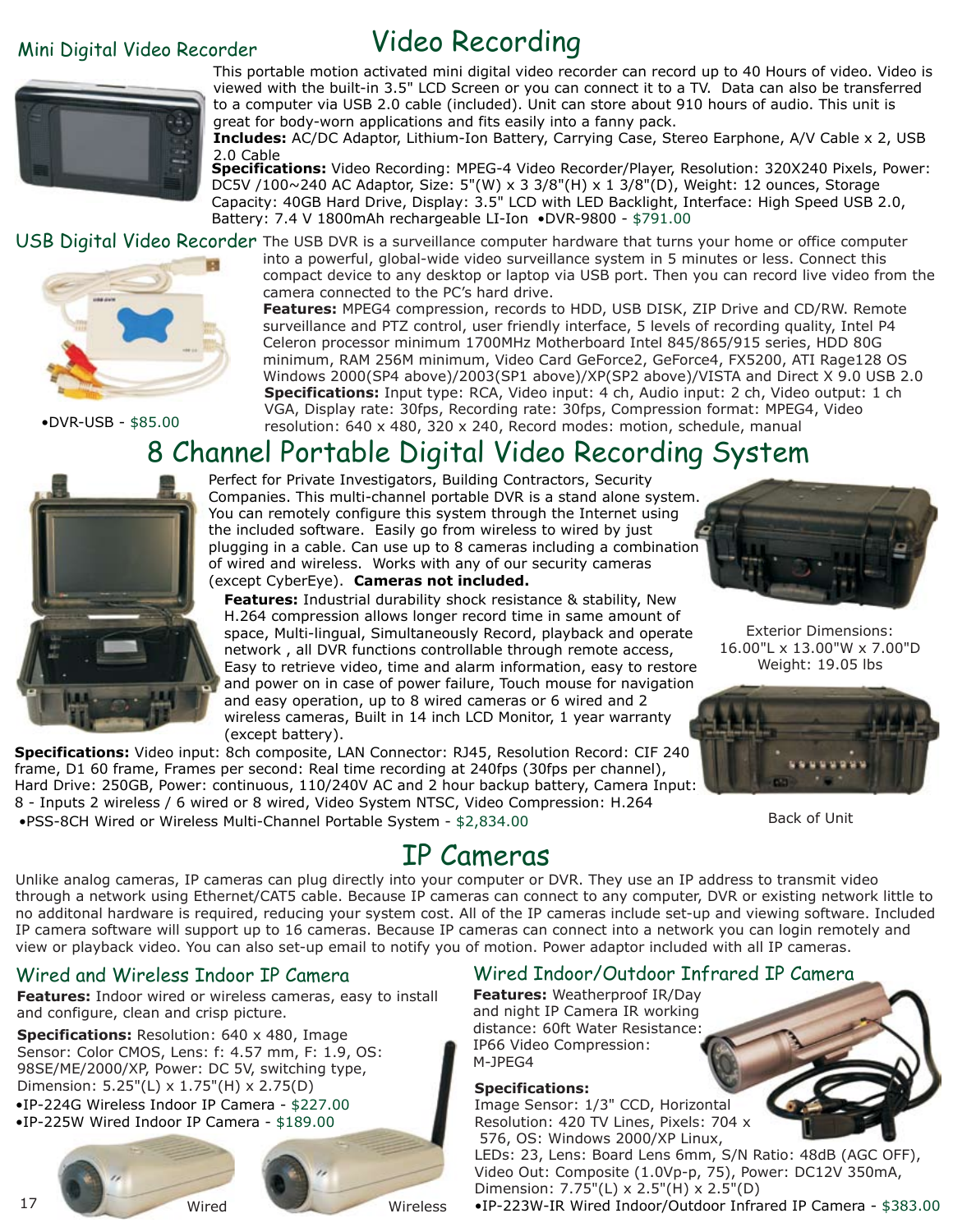# Dome Cameras

Dome cameras are simply board cameras built into a dome housing. We offer day-night domes equipped with high- power infrared LEDs for use indoors, outdoors and low-light conditions.

We also offer a vandal-proof dome camera also known as an armor dome. Armor dome cameras are built with protective casing that can withstand the whack of a hammer or other attempts to disable it. The armor dome camera is weatherproof.

### Pro Series Dome



Mini Dome Camera



This professional dome camera is built with a high resolution Sony CCD chip. This make's the camera extremly sensitive to light and perfect for low-light conditions. Dome is 4" in diameter.

**Includes:** 12 Volt DC Power Adapter **Specifications:** Image Sensor: 1/3" CCD, Resolution: 420 TV Lines, Min. Illumination: 0.5 Lux (B&W), .1 Lux (Color), Lens: 4mm, Power Required: 12V DC, Current Consumption: 200mA Max

**Black & White**

•DC-111W Wired Camera with Plug & Play - \$51.00 **Color**

•DC-111WC Wired Camera with Plug & Play - \$123.00

This mini dome camera is just over 3" in diameter. Dome camera has a Sony ¼" Super HAD CCD chip. This makes the camera extremely sensitive to light and perfect for low-light conditions.

**Black & White** •DC-222W Wired Camera with Plug & Play - \$50.00

**Color**

•DC-222WC Wired Camera with Plug & Play - \$119.00

**Includes:** 12 Volt DC Power Adapter

**Specifications:** Image Sensor: 1/3" CCD (B&W), 1/4" Sony CCD (Color), Resolution: 380 TV Lines Min. Illumination: 0.25 Lux (B&W), .5 Lux (Color), Lens: 3.7mm Microlens, Power Required: 12V DC, Current Consumption: 200mA Max

# Day/Night Infrared Dome Camera



This unique day/night dome incorporates a 1/3" Sony CCD chip, which automatically switches from color to black & white in low-light conditions. It comes with high-power LED's to enhance low light viewing and allows you to see up to 20 feet in total darkness. Dome is 4" in diameter. **Color**

•DC-1214WC-DN Wired Day/Night Color Dome Camera - \$94.00 **Includes:** 12 Volt DC Power Adapter

**Specifications:** Image Sensor: 1/3" CCD, Resolution: 400 TV Lines, Min. Illumination: 0.4 Lux Lens: Pin Hole Lens f3.7/F2.0, Power Required: 12V DC ± 10%, Current Consumption: 110mA Max

# Auto Iris Varifocal Dome



This dome camera has a Sony Super HAD CCD chip which makes it extremely sensitive to light and perfect for low-light conditions. Built-in this dome camera is an auto iris lens which automatically adusts to changes in light so you get a better image. Manual zoom controls are accessed by removing the dome cover and adjusting the zoom. Dip switch controls (on the back of the camera AES, AI, AGC, AWB, BIC, FL) allow you to change various image settings. Dome is 4" in diameter.

**Black & White**

•DC-311W-AV Wired Camera with Plug & Play - \$128.00 **Color**

•DC-311WC-AV Wired Camera with Plug & Play - \$152.00

**Includes:** 12 Volt DC Power Adapter

**Specifications:** Image Sensor: 1/3" SONY HAD CCD, Resolution: 420 TV Lines, Min. Illumination: .1 Lux (Color Mode), .2 Lux (B&W Mode), Lens: 4~9mm AutoIris Vari/F Power Required: 12V, Current Consumption: 110mA Max (B&W), 120mA Max (Color)

# Professional Cameras

# Low Light, Outdoor Bullet Camera



This high resolution bullet camera may be used indoors and outdoors and in low-light conditions. Fully weatherproof camera available in wired or wireless. 4" long. **Specifications:** Image Sensor: 1/3" CCD (B&W), 1/4" Color Interline CCD (Color), Resolution: 380 TV Lines, Min. Illumination: .5 Lux/F1.2 (B&W), 1 Lux/F1.2 (Color), Lens: 3.6mm, Micro lens, Power Required: 12V DC ± 10%, Current Consumption: 200mA Max **Includes:** Wireless cameras include FREE 2.4 GHz receiver (a \$160.00 value) **Black & White**

•BC-113W Weatherproof Wired Camera with Plug & Play - \$96.00 •BC-113G Weatherproof Wireless 2.4Ghz B/W Camera - \$247.00 **Color**

•BC-113WC Weatherproof Wired Camera with Plug & Play - \$142.00 •BC-113GC Weatherproof Wireless 2.4Ghz Color Camera - \$281.00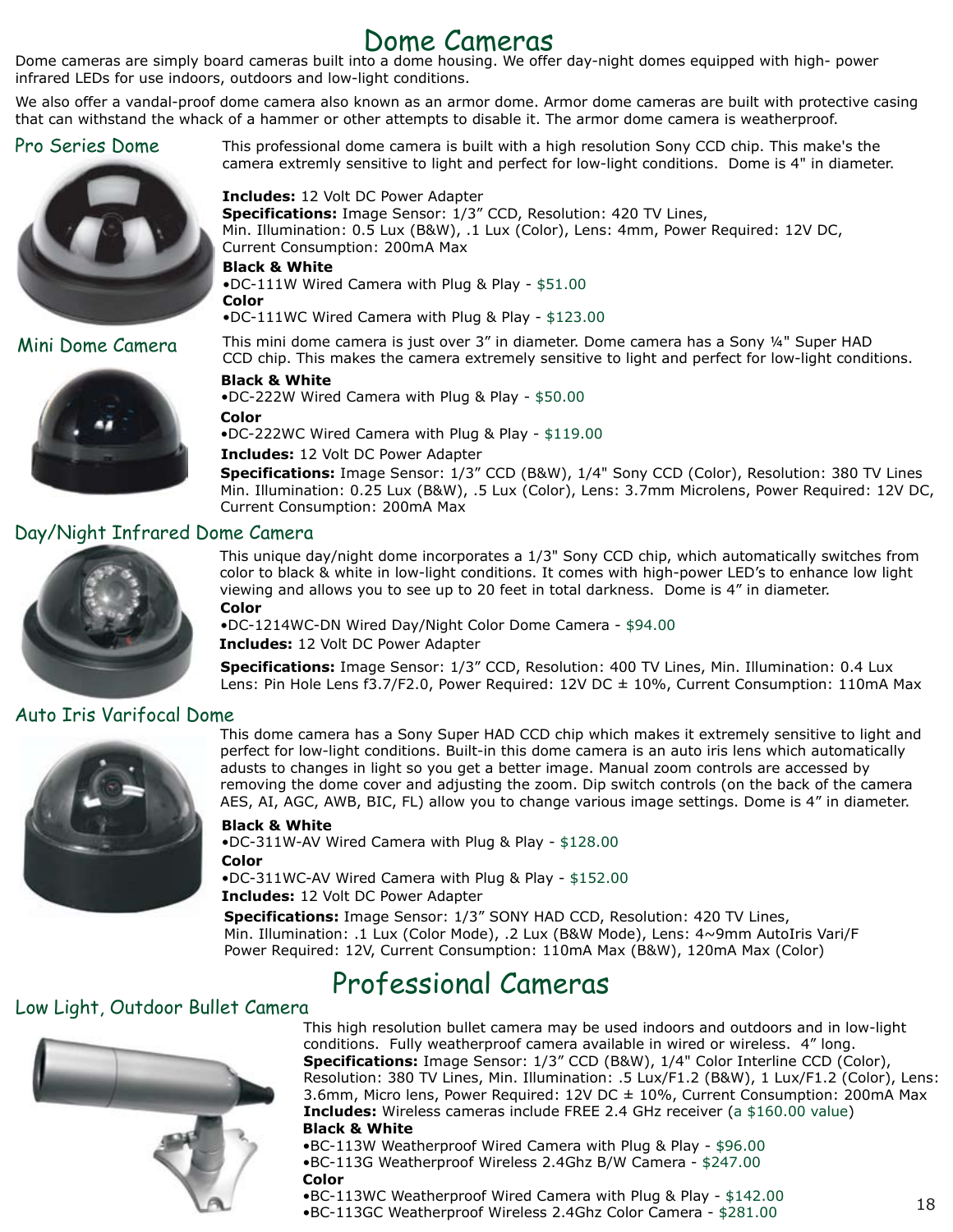







**Available in Black or White** 



# Day-Night Color Camera

This color bullet camera has a high quality digital CCD chip that automatically switches from color to black & white in low light conditions. To enhance low light visibility it has 30 built-in high infrared illuminators. Fully weatherproof. Comes with mounting bracket.

**Specifications:** Image Sensor 1/4" COLOR CCD, Resolution 420 TV Lines / 470 TV Lines, Min. Illumination 1 Lux f2.0, 0 Lux IR ON, Lens 4.3mm F1.8 Board, Power Required DC12V  $\pm$  10%, Current Consumption 110mA (IR Off), 260mA (IR On), 320mA Max

**Color**

•BC-30WC-DN Color Day/Night Bullet Camera - \$87.00 •BC-30GC-DN 2.4Ghz Wireless Color Day/Night Bullet Camera - \$283.00

**Includes:** Wireless cameras include FREE 2.4 GHz receiver (a \$160.00 value)

# Day/Night Camera with 56 Infrared LEDs

This camera is for outdoor use and low-light situations. This day/night color camera has 56 infrared LEDs which allows you to see and record in total darkness. Wired or wireless model available. Comes with mounting bracket.

**Features:** Weather/Tamperproof IR Camera, High Sensitivity Under Total Darkness, Free from noise, Smear and Heating, Built-In 56 IR Illuminators & 1/3" Sony Super HAD CCD Image Sensor, See up to 60 feet in total darkness

**Specifications:** Image Sensor: 1/3" Sony Super HAD CCD, Resolution: 420 TV Lines, Min. Illumination: 0.05 Lux (Infrared On), Lens: 6.0mm, Power Required: DC 12V, Current Consumption: 500mA **Color**

•BC-60WC-DN Wired Day/Night Professional Camera w/56 LEDs - \$138.00 •BC-60GC-DN Wireless Day/Night Professional Camera w/56 LEDs - \$303.00 **Includes:** Wireless cameras include FREE 2.4 GHz receiver (a \$160.00 value)

# 220x Day/Night Zoom Camera

This color Day/Night zoom camera automatically switches from color to black & white in low-light conditions. Uses Super Sony HAD design to remove electronic holes which reduces noise level. Unique digital slow shutter to allow more light which creates better viewing in low-light conditions. Can be controlled via buttons on camera back. Great for use with our outdoor infrared illuminator. Unbelievable picture, highest quality!

**Specifications:** Image Sensor: 1/4" Sony Color CCD, Resolution: 480 TV Lines, Min. Illumination: .01 Lux, Lens: 220x zoom, Power Required: 12V

**Back of** 

**Camera**

**Includes:** 12 Volt Power Supply •PC-220WC-DN Day/Night Zoom Camera - \$504.00

# The Cyber Eye

The Cyber Eye is an infrared, B/W, digital surveillance camera that senses the image of an intruder and automatically records it to memory. It's easy to install and very small, 2-1/4"(H) X 3-1/4"(W) X 3" (D). This camera is great for catching someone sneaking around your house or you can put it in your car and aim it out the window (cigarette lighter or 9V battery adaptor required). You can set the pictures to be taken at 1-60 second intervals (UP TO 680 FRAMES). Automatic time/date stamp is added to each picture. You can view the saved images by disarming unit with the remote and connecting it to the RCA video input jack of a TV included cable. The camera's 8mm lens with built-in infrared allows the capture of images in the dark (up to 10 feet away). Includes: 2 remote controls, a power adapter, and a video cable. Specifications: Image Sensor: 1/4" CMOS Black & White, Resolution: 320 x 240, Power Required: 9V/300mA (AC Power Adapter) •IC-100A-W (White) \$249.00 •IC-100A-B (Black) \$249.00

# Board Cameras

# Black & White Closed Board Camera

Not your typical board camera. This camera and circuit board is enclosed in a protective metal casing with bracket. This color camera has 6 super LEDs for night vision. Camera features low power consumption and also has RCA connections for compatibility with most TVs. **Includes:** 12 Volt DC Power Adapter and mounting bracket

**Specifications:** Image Sensor: 1/3" CCD, Lens: 3.6mm wide angle, Resolution: 380 TV lines Min. Illumination: .5 Lux, Power: 12 volt

### **Black & White**

•BD-117W-IR Black & White Closed Board Camera - \$51.00

# High Resolution CMOS Camera with Audio

Very small (3/4'' x 3/4'') audio/video camera. High resolution CMOS camera. Finally CMOS technology that virtually matches CCD quality at half the size. Plastic ABS enclosure. **Includes:** 9 Volt power supply.

**Specifications:** Image Sensor: 1/3" CMOS, Resolution 400 Lines, Min. Illumination: .5 Lux(B/W) 1 Lux(Color), Lens: 3.7mm (B/W), 6mm (Color), Current Consumption:26mA Max.

**Black & White**

**Color**



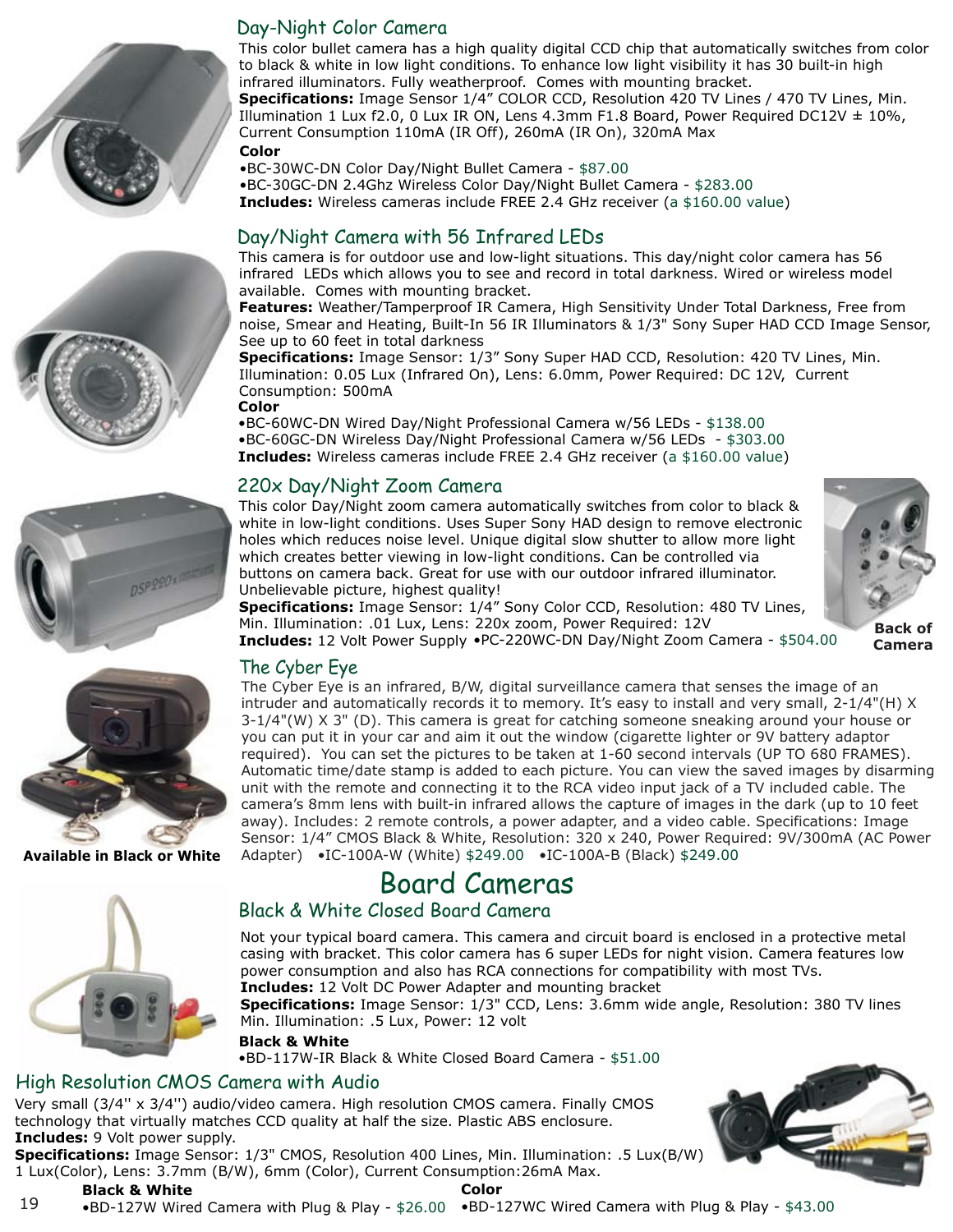# Speed Dome Cameras



### Speed Dome Camera

This high-tech camera in a rugged weatherproof housing is perfect for indoor or outdoor applications. Full pan/tilt/zoom capability allows for 360 continuous monitoring. It is designed to operate in any weather conditions and has a built-in heater. Perfect for monitoring businesses, buildings, streets, parking lots, etc.

**Features:** 230X Color/black zoom camera, 1/4" CCD, 480 TV lines,color 0.1 LUX ,black and white 0.01 LUX, auto focus, inside 23X optics/10X electronic zoom,lens(F=1.5,F=3.9mm-90mm),auto iris.

•PTZ-DOME Speed Dome Camera - \$793.00

### High Speed Dome Camera

This high speed dome camera may be used indoors or outdoors and is fully weatherproof. It is designed to operate in any weather conditions and has a built-in heater. This camera uses cutting-edge technology including a high performance camera with a PTZ lens, rapid positioning, the ability to automatically adjust to changes in light and object distances, 360° continuous monitoring. Perfect for monitoring businesses, buildings, streets, parking lots, etc.

**Features:** 128 preset arbitrary storage, orientation exactitude, 360° continuous monitoring, speed: 0.5º-280º(64 level shift) without blind spot, vertical orientation is 180°, 216X color/black IR zoom camera, 1/4" CCD, 480 TV lines, color 0.1 LUX, black & white 0.002LUX, IR(on) 0 LUX, auto focus, inside 18X optics/12X electronic zoom, lens(4.1-73.8mm), auto iris.

•PTZ-DOMEHS High Speed Dome Camera - \$1,836.00

# Dummy Cameras

Dummy cameras are non-functioning security cameras used to deter robbery, theft, and vandalism. However, they look just like real surveillance cameras. Four of our dummy cameras have a blinking red LED and operate on batteries. Three models even have fake power cords which make the dummy cameras almost exact replicas of real cameras. Although dummy cameras won't catch a criminal, studies have shown that just the presence of a camera has prevented crimes.

### Professional Dummy Camera



This camera housing dummy camera looks just like the real thing. Real camera housing without the camera. Features a flashing LED, real video cable, weatherproof aluminum housing, and fully adjustable metal mounting bracket. Installs easily using stainless steel screws. **Specifications**: Measures 10 3/4" long (rain shield extends 2 more inches) x 4" round. Operates on 2 "AA" batteries (not included).

•DM-PROL Professional Dummy Camera w/ LED - \$23.00

# Dome Dummy Camera with Flashing LED



This dome surveillance dummy camera looks just like the real thing. Real camera housing without the camera. Features a flashing LED and metal mounting bracket. Installs easily using stainless steel screws. This unit contains a flashing red LED light which draws extra attention to the camera, particularly at night. **Specifications:** Base measures 3 7/8" across and the dome is 2 3/4" high. Operates on 2 "AA" batteries (not included).

•DM-DOML Dome Dummy Camera w/ Flashing LED - \$16.00

# Dome Dummy Camera



This dome surveillance dummy camera looks just like the real thing. Real camera housing without the camera. Includes metal mounting bracket. Installs easily using stainless steel screws. **Specifications:** Base measures 3 7/8" across and the dome is 2 3/4" high. Does not include LED

•DM-DOME Dome Dummy Camera - \$11.00

# Boxed Housing Dummy Camera



This camera housing dummy camera looks just like the real thing. Real camera housing without the camera. Features a flashing LED, real video cable, weatherproof aluminum housing, and fully adjustable metal mounting bracket. Installs easily using stainless steel screws. **Features:** authentic video cable, durable metal housing and can be used both

indoors and outdoors. **Specifications:** Measures: 7 1/8 x 2 1/8 x 2 1/4" (excluding mounting bracket). Operates on one "C" battery (not included). Will operate for approximately six months

on one battery.

•DM-BOXL Dummy Camera In Boxed Housing - \$26.00

# Professional Dummy Camera with Flashing LED



This camera housing dummy camera looks just like the real thing. Real camera housing without the camera. Features a flashing LED, real video cable, weatherproof aluminum housing, and fully adjustable metal mounting bracket. Installs easily using stainless steel screws. **Features:** authentic video

cable, durable metal housing and can be used both indoors and outdoors.

**Specifications:** Measures: 10 x 4 x 4" (mounting bracket 10").

Operates on one "C" battery (not included). Will operate for approximately six months on one battery.

•DM-PROFlash Dome Dummy Camera - \$26.00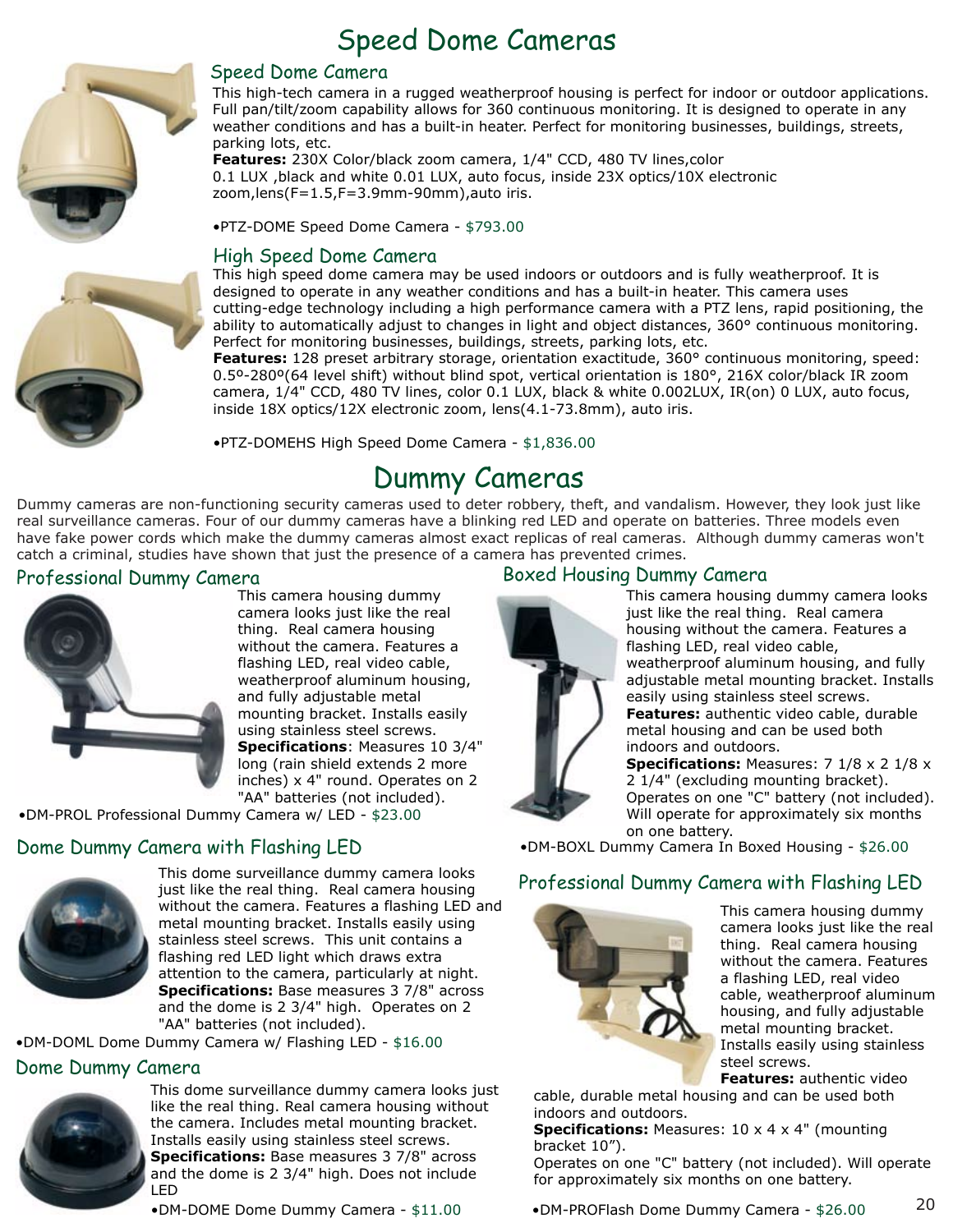# Bug Detectors

If you think that someone is listening to your conversations or is watching you with a hidden camera, a bug detector will help you find the hidden microphone or camera. Our bug detectors act as sweepers. You can turn them on and walk through a room. If any frequencies are detected the bug detector will notify you. The bug detectors below are also radio frequency (RF) scanners as well. They will detect anything putting off RF energy. When searching your home or office for bugs be sure to search everywhere. Bugs come in many shapes and sizes some being smaller than a penny.

# Frequency Counter

Latest Technology in hand-held radio frequency detection. Uses the latest micro processor circuitry for the most accurate detection of wireless transmission. Built-in signal strength meter and sensitivity control. LCD screen displays actual frequency that is being detected. This unit is loaded with features.

**Includes:** Low frequency antenna, high frequency antenna and charger.

#### **Specifications:**



Frequency Range=1MHz to 3 GHz Battery=5 x AA 600m/AH NiCd Battery Life=6HRs in use/500 stand by Ant. Impedance=50 OhmsFrequency Display=10 Digit Liq. Crystal Silent Alert Mode=Yes Beeper=Yes Low Battery Indicator=Yes

Barograph=Ultra Sensitive 5 Sections Dimensions=3.3" x 2.7" x 1.2".

•AVD-110 High End Frequency Counter - \$184.00

# Bug Detector with Strength Meter

High quality hand held bug detector great for detecting wireless audio/video products. Built-in signal strength meter and sensitivity control. Full detection range from 1 MHz to 3 GHz.

**Includes:** Antenna and charger.



### **Specifications:**

•AVD-101 Bug Detector with Strength Meter - \$281.00 Frequency Range=1MHz to 3 GHz Battery=5 x AA 600m/AH NiCd Battery Life=6HRs in use/500 stand by Ant. Impedance=50 Ohms Frequency Display= 30Hr. Real/ 960Hr. Time Lapse Silent Alert Mode=No Beeper=Yes Low Battery Indicator=No Barograph=Ultra Sensitive 5 **Sections** Dimensions=3.9" x 2.75" x 1.2"



# 288 or 576 Hour Digital Phone/Room Recorder

There are many reasons why conversations may need to be recorded, and using the latest technology will allow users to do so with convenience and speed. With our audio recorders you can record phone or room conversations.

This digital phone/room recorders eliminate the need for cassette tapes and tape flipping. Digital recordings can be played, replayed and recorded over without a loss in recording quality. All of our phone/room recorders have a voice activation feature which saves hours by only recording when sound is detected. Digital phone/room recorders are silent because there are no running tapes. All recorders have a USB port for connection to your computer. Choose from a 288 or 576 hour digital recorder.

#### **Features:**

- New Slim Compact design - Built-in high quality microphone - FSTN LCD, supporting multi-language display - WAV encoding for better quality sound recording - Voice-Operated Recording (VOR) and edit function - A-B segment repeation - 4 default folders / 800 files (200 files for 1 folder) recordable - Recording via external microphone & recording for telephone - Real clock to register recording time - Built-in hi-fi amplifier and HQ speaker - USB port to connect to PC Specification: - Recording time: Up to 288/576 hours - Recording format: SP, LP - Output(s): earphone jack - Input(s): external microphone jack - Power requirements: DC 1.5V with "AAA" x 1 battery - Dimension(HWD): 4"×1"×1/2" - Weight: 2 oz •DPR-288 - \$92.00 •DPR-576 - \$109.00

# Black & White and Color Quad

A quad is an accessory to your surveillance system that splits a video monitor into 4 screens. Without a quad you would only be able view one camera at a time. A quad is only needed when you are using more than one camera and using a VCR or VISEC to record or when you are only monitoring and not recording at all.

The quads are high resolution real time quads that support up to 4 cameras. You also have the ability to playback and zoom in on recorded video. There are other products out there that can split a screen more than four ways. However, video quality worsens the more ways you split a screen. A quad is not needed when using a DVR to record because DVRs have a built-in quad.



**Features include:** Full duplex allows transfer of recording and playback video at the same time. 2x2 zoom, 60 frames per second, Real time clock, Title generator, On-screen display, No boarder for full quad display, 2H adaptive comb filters for Y/C separation

•QD-104 Black/White 4 Channel Quad - \$62.00 •QD-904R Color 4 Channel Quad - \$116.00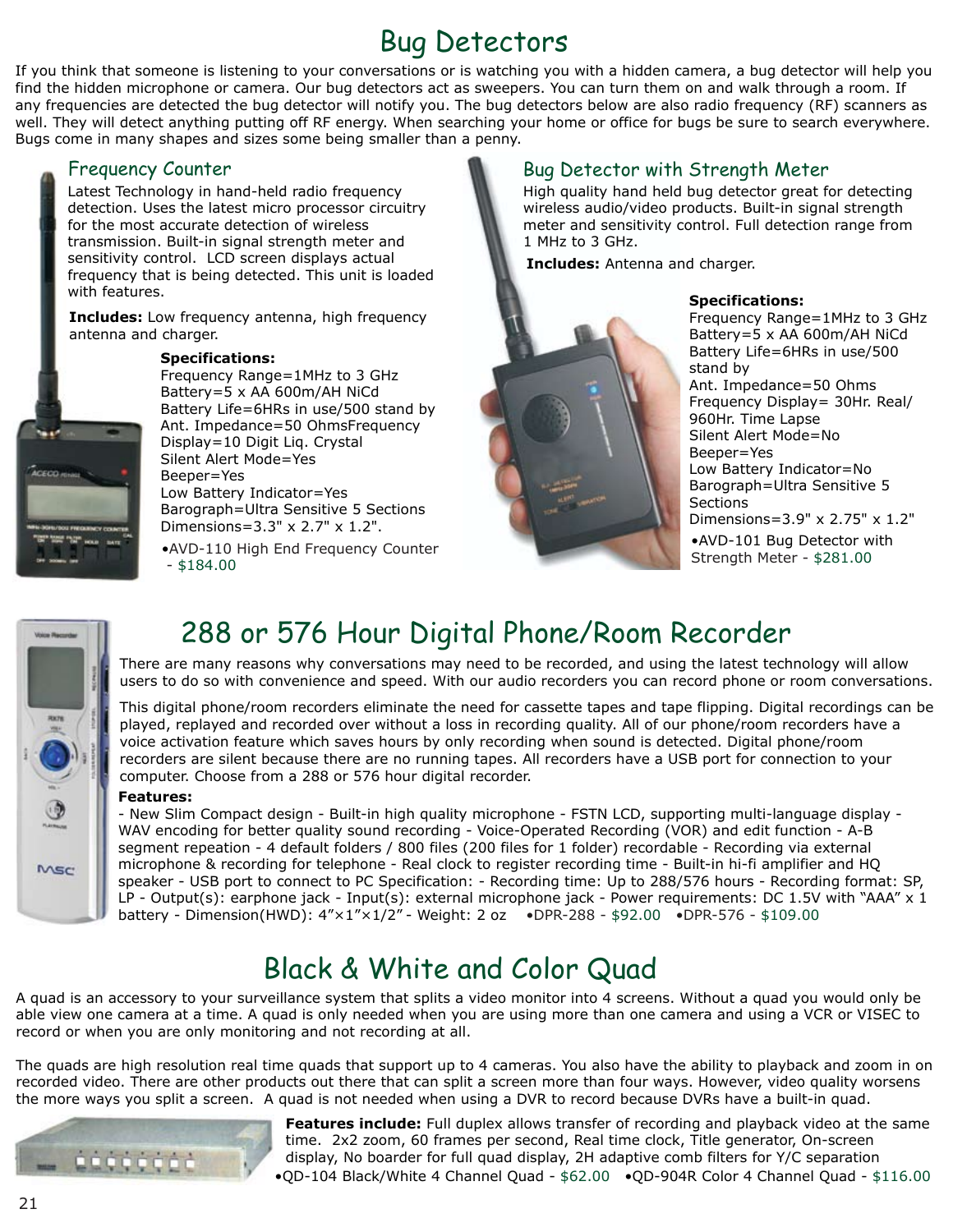# Camera and Surveillance Accessories



### Camera Brackets

Camera brackets are used to mount cameras to ceilings, walls and buildings.

•BR-211-MW Camera Bracket 4" to 6" Curved w/Ceiling Clip WHITE - \$12.00

### Amplified Microphone



This amplified microphone is used to boost sound within a 20-30 foot range. Can be used with any recording device or system with audio recording capabilities.

**Specifications:** Omni directional, Sensitivity: -48dB, Frequency 20-20K Hz, S/N Ratio more than 58dB, Impedance 600ohms 20%(at 1K Hz), Power Input: DC-12V, Power Current: 20mA, Output: RCA

•MIC-AMP Amplified Microphone - \$26.00

#### **Not intended for covert audio recording. Check local laws.**

### 8GB Memory Card



8 GB memory card used to store high-quality digital still shots and video camera recordings. Can be used in any of our hidden cameras with built-in DVR. • SD-CARD 8 GB

Memory Card - \$43.00

# Passive Baluns



Passive baluns allow you to boost your signal when you have to use multiple cables so you don't loose quality. Easy installation. Built-in surge protector. Can extend cable up to 1800 feet for black & white, 1200 feet for color without loss of transmission.

- \$14.00

•NT-601 Balun (Pair) - \$21.00



•AC-9500 9v Power Supply - \$9.00 •AC-12500 12 Volt Power Supply, 500mAh - \$14.00

•AC-121A 12 Volt Power Supply, 1000mAh - \$24.00



•HOU-12 12" Housing - \$57.00

## Audio Pick Up Microphone



This microphone is used to pick-up sound in a room. Use with our wired cameras and wired surveillance systems.

Camera Housing

Protect your cameras from weather and vandalism. 12" indoor/outdoor aluminum housing and 8 inch aluminum mounting bracket.

**Specifications:** Omni directional, High Gain: -40db Can draw power directly from camera or plug into wall outlet (12V)

•MIC-PICKUP Amplified Microphone w/ Pick Up Box - \$26.00

# Memory Card Reader



Lets you conveniently transfer still shots and video recordings from memory cards to mobile phones, computers, laptops, cameras, PDAs and other devices. • SD-READ Memory Card Reader \$13.00

### Cable Connectors

Connectors are used to connect cable to cable or used as adaptors. Comes with extra RCA and BNC



**BNC-001-DF BNC-001-RB BNC-001-MR** 

•BNC-001-DF BNC Male to BNC Coupler - \$2.00 •BNC-001-RB RCA Plug TO BNC Jack Adapter - \$2.00 •BNC-001-MR BNC Male to RCA Jack

Adapter - \$2.00



•AC-2410 24 Volt Power Supply, 10VA, Screw Terminal - \$9.00 •AC-2420 24 Volt Power Supply, 20VA, Screw Terminal - \$12.00

### 8 Hour VHS Tape



This is a standard 8 hour VHS cassette tape. It can be used in any VCRs.

•VHS-8 - \$12.00

2.4 GHz Receiver - 4 Channel



FREE with all 2.4 GHz wireless cameras. Receive up to 4 channels of wireless video with transmitters and receiver. Built-in directional antenna and manual channel switcher. Includes: RCA video outputs, power supply and RCA cable.

•TR-2.4 2.4 GHz Transmitter & Receiver - \$160.00

•TR-2.4-HP 2.4 GHz High Power Transmitter & Receiver - \$255.00

### Power & Video All in One Camera Cables



connections so it works with all 12 volt wired video cameras. Eliminates the need to run separate power cable.

**Plug and Play Cables**

•CA-25 25' Cable 12v - \$17.00 •CA-50 50' Cable 12v - \$21.00 •CA-100 100' Cable 12v - \$28.00 •CA-150 150' Cable 12v - \$34.00



\$11.00

12 Volt Rechargeable 300mAh Battery Pack •BP-12300 - \$23.00 •BP-12300CH - Charger for BP-12300 - \$44.00